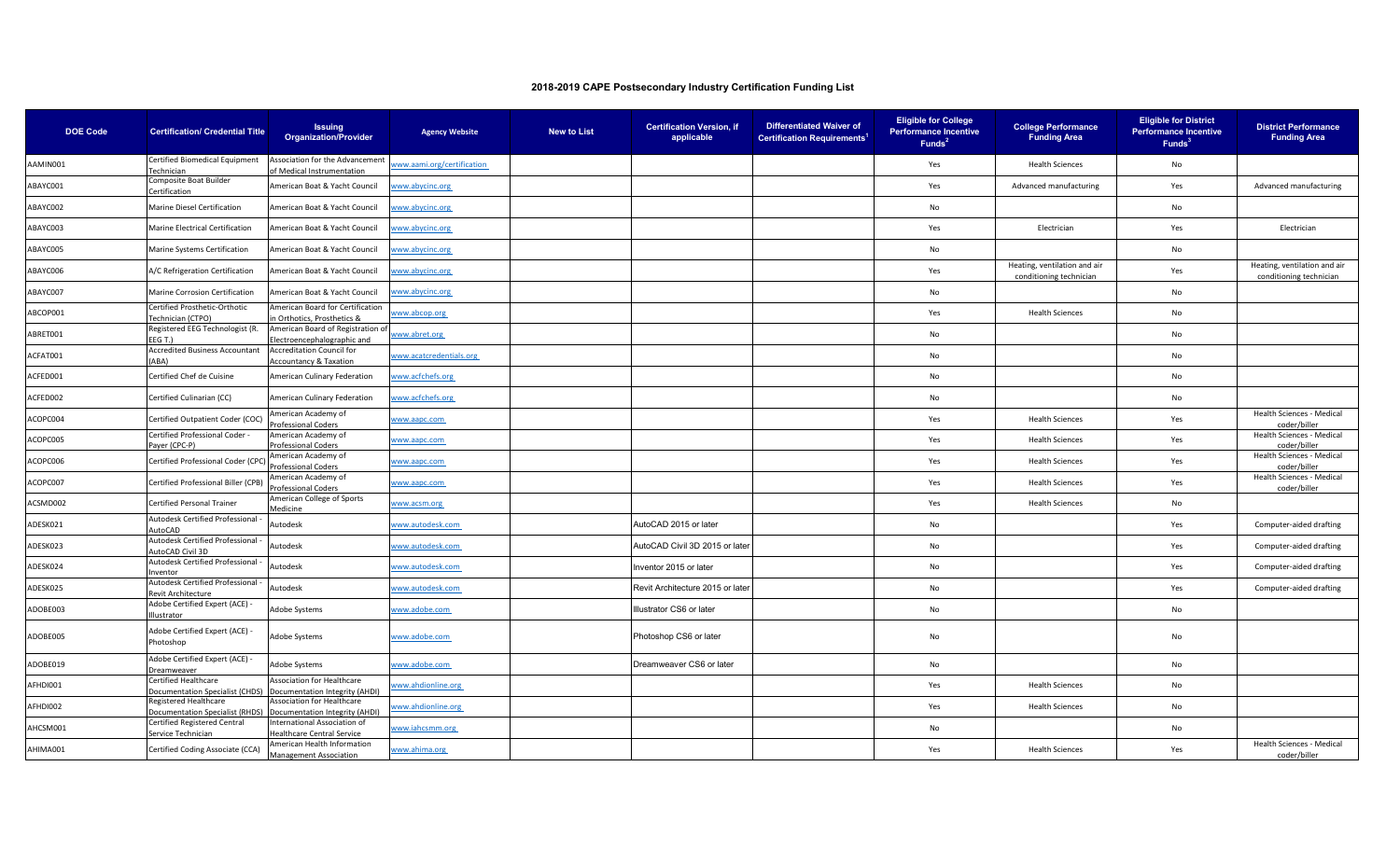| <b>DOE Code</b> | <b>Certification/ Credential Title</b>                                 | <b>Issuing</b><br><b>Organization/Provider</b>               | <b>Agency Website</b>          | <b>New to List</b> | <b>Certification Version, if</b><br>applicable | <b>Differentiated Waiver of</b><br><b>Certification Requirements<sup>1</sup></b> | <b>Eligible for College</b><br><b>Performance Incentive</b><br>Funds <sup>2</sup> | <b>College Performance</b><br><b>Funding Area</b> | <b>Eligible for District</b><br><b>Performance Incentive</b><br>Funds <sup>3</sup> | <b>District Performance</b><br><b>Funding Area</b> |
|-----------------|------------------------------------------------------------------------|--------------------------------------------------------------|--------------------------------|--------------------|------------------------------------------------|----------------------------------------------------------------------------------|-----------------------------------------------------------------------------------|---------------------------------------------------|------------------------------------------------------------------------------------|----------------------------------------------------|
| AHIMA002        | Certified Coding Specialist (CCS)                                      | American Health Information<br><b>Management Association</b> | www.ahima.org                  |                    |                                                |                                                                                  | Yes                                                                               | <b>Health Sciences</b>                            | Yes                                                                                | Health Sciences - Medical<br>coder/biller          |
| AHIMA003        | Certified Coding Specialist -<br>Physician-based (CCS-P)               | American Health Information<br>Management Association        | www.ahima.org                  |                    |                                                |                                                                                  | Yes                                                                               | <b>Health Sciences</b>                            | Yes                                                                                | Health Sciences - Medical<br>coder/biller          |
| AHIMA007        | Registered Health Information<br>Administrator (RHIA)                  | American Health Information<br><b>Management Association</b> | www.ahima.org                  |                    |                                                |                                                                                  | Yes                                                                               | <b>Health Sciences</b>                            | No                                                                                 |                                                    |
| AHIMA009        | Registered Health Information<br>Technician (RHIT)                     | American Health Information<br><b>Management Association</b> | www.ahima.org                  |                    |                                                |                                                                                  | Yes                                                                               | <b>Health Sciences</b>                            | No                                                                                 |                                                    |
| AHIMA010        | Certified in Health Care Privacy &<br>Security (CHPS)                  | American Health Information<br>Management Association        | www.ahima.org                  |                    |                                                |                                                                                  | Yes                                                                               | <b>Health Sciences</b>                            | No                                                                                 |                                                    |
| AHIMA011        | Certified Healthcare Technology<br>Specialist - Clinician/Practitioner | American Health Information<br>Management Association        | www.ahima.org                  |                    |                                                |                                                                                  | Yes                                                                               | <b>Health Sciences</b>                            | No                                                                                 |                                                    |
| AHIMA012        | Certified Healthcare Technology<br>Specialist - Implementation         | American Health Information<br>Management Association        | www.ahima.org                  |                    |                                                |                                                                                  | Yes                                                                               | <b>Health Sciences</b>                            | No                                                                                 |                                                    |
| AHIMA013        | Certified Healthcare Technology<br>Specialist - Implementation         | American Health Information<br><b>Management Association</b> | www.ahima.org                  |                    |                                                |                                                                                  | Yes                                                                               | <b>Health Sciences</b>                            | No                                                                                 |                                                    |
| AHIMA014        | Certified Healthcare Technology<br>Specialist - Practice Workflow &    | American Health Information<br><b>Management Association</b> | www.ahima.org                  |                    |                                                |                                                                                  | Yes                                                                               | <b>Health Sciences</b>                            | No                                                                                 |                                                    |
| AHIMA015        | Certified Healthcare Technology<br>Specialist - Technical/Software     | American Health Information<br><b>Management Association</b> | www.ahima.org                  |                    |                                                |                                                                                  | Yes                                                                               | <b>Health Sciences</b>                            | No                                                                                 |                                                    |
| AHIMA016        | Certified Healthcare Technology<br>Specialist - Trainer (CHTS-TR)      | American Health Information<br><b>Management Association</b> | www.ahima.org                  |                    |                                                |                                                                                  | Yes                                                                               | <b>Health Sciences</b>                            | No                                                                                 |                                                    |
| AHIMA017        | <b>Certified Documentation</b><br>Improvement Practitioner (CDIP)      | American Health Information<br><b>Management Association</b> | www.ahima.org                  |                    |                                                |                                                                                  | Yes                                                                               | <b>Health Sciences</b>                            | No                                                                                 |                                                    |
| AHIMA018        | Certified Health Data Analyst<br>CHDA)                                 | American Health Information<br>Management Association        | www.ahima.org                  |                    |                                                |                                                                                  | Yes                                                                               | <b>Health Sciences</b>                            | No                                                                                 |                                                    |
| AIOPB001        | Certified Bookkeeper                                                   | American Institute of Professional<br>ookkeepers             | www.aipb.org                   |                    |                                                |                                                                                  | No                                                                                |                                                   | No                                                                                 |                                                    |
| AMAMA001        | Certified Medical Assistant (CMA                                       | American Association of Medical<br>Assistants                | www.aama-ntl.org               |                    |                                                |                                                                                  | Yes                                                                               | <b>Health Sciences</b>                            | Yes                                                                                | Health Sciences - Medical<br>assisting             |
| AMAOB001        | Medical Laboratory Technician<br>(MLT)                                 | American Association of<br><b>Bioanalysts (AAB)</b>          | www.aab.org                    |                    |                                                |                                                                                  | Yes                                                                               | <b>Health Sciences</b>                            | Yes                                                                                | Health Sciences - Clinical lab<br>technician       |
| AMAOB002        | Medical Technologist (MT(AAB))                                         | American Association of<br>Bioanalysts (AAB)                 | www.aab.org                    |                    |                                                |                                                                                  | No                                                                                |                                                   | No                                                                                 |                                                    |
| AMAZN001        | AWS Certified Solutions Architect<br>Associate                         | Amazon                                                       | www.amazon.com                 |                    |                                                |                                                                                  | Yes                                                                               | Cloud virtualization                              | Yes                                                                                | Cloud virtualization                               |
| AMAZN002        | AWS Certified Cloud Practitioner                                       | Amazon                                                       | nttps://aws.amazon.com/certifi | Yes                |                                                |                                                                                  | Yes                                                                               | Cloud virtualization                              | Yes                                                                                | Cloud virtualization                               |
| AMCMA001        | Certified Composites Technician                                        | American Composites<br>Manufacturers Association             | www.acmanet.org                |                    |                                                |                                                                                  | No                                                                                |                                                   | No                                                                                 |                                                    |
| AMDDA003        | Certified Drafter - Architectural                                      | American Design Drafting<br>Association                      | www.adda.org                   |                    |                                                |                                                                                  | No                                                                                |                                                   | Yes                                                                                | Computer-aided drafting                            |
| AMDDA004        | Certified Drafter - Mechanical                                         | American Design Drafting<br>Association                      | www.adda.org                   |                    |                                                |                                                                                  | No                                                                                |                                                   | Yes                                                                                | Computer-aided drafting                            |
| AMEDT002        | Medical Laboratory Technician                                          | American Medical Technologists<br>AMT)                       | www.amt1.com                   |                    |                                                |                                                                                  | Yes                                                                               | <b>Health Sciences</b>                            | Yes                                                                                | Health Sciences - Clinical lab<br>technician       |
| AMEDT004        | <b>Registered Medical Assistant</b><br>(RMA)                           | American Medical Technologists<br>AMT)                       | www.amt1.com                   |                    |                                                |                                                                                  | Yes                                                                               | <b>Health Sciences</b>                            | Yes                                                                                | Health Sciences - Medical<br>assisting             |
| AMEDT005        | Registered Phlebotomy<br>Technician (RPT)                              | American Medical Technologists<br>AMT)                       | www.amt1.com                   |                    |                                                |                                                                                  | No                                                                                |                                                   | No                                                                                 |                                                    |
| AMOPT001        | Certified Paraoptometric<br>Assistant (CPOA)                           | American Optometric<br>Association                           | www.aoa.org                    |                    |                                                |                                                                                  | Yes                                                                               | <b>Health Sciences</b>                            | No                                                                                 |                                                    |
| AMRRT002        | Registered Technologist<br>Radiography)                                | American Registry of Radiologic<br><b>Fechnologists</b>      | www.arrt.org                   |                    |                                                |                                                                                  | Yes                                                                               | <b>Health Sciences</b>                            | No                                                                                 |                                                    |
| AMRRT003        | Radiologic Technologist<br>(Sonography)                                | American Registry of Radiologic<br>Technologists             | www.arrt.org                   |                    |                                                |                                                                                  | Yes                                                                               | <b>Health Sciences</b>                            | No                                                                                 |                                                    |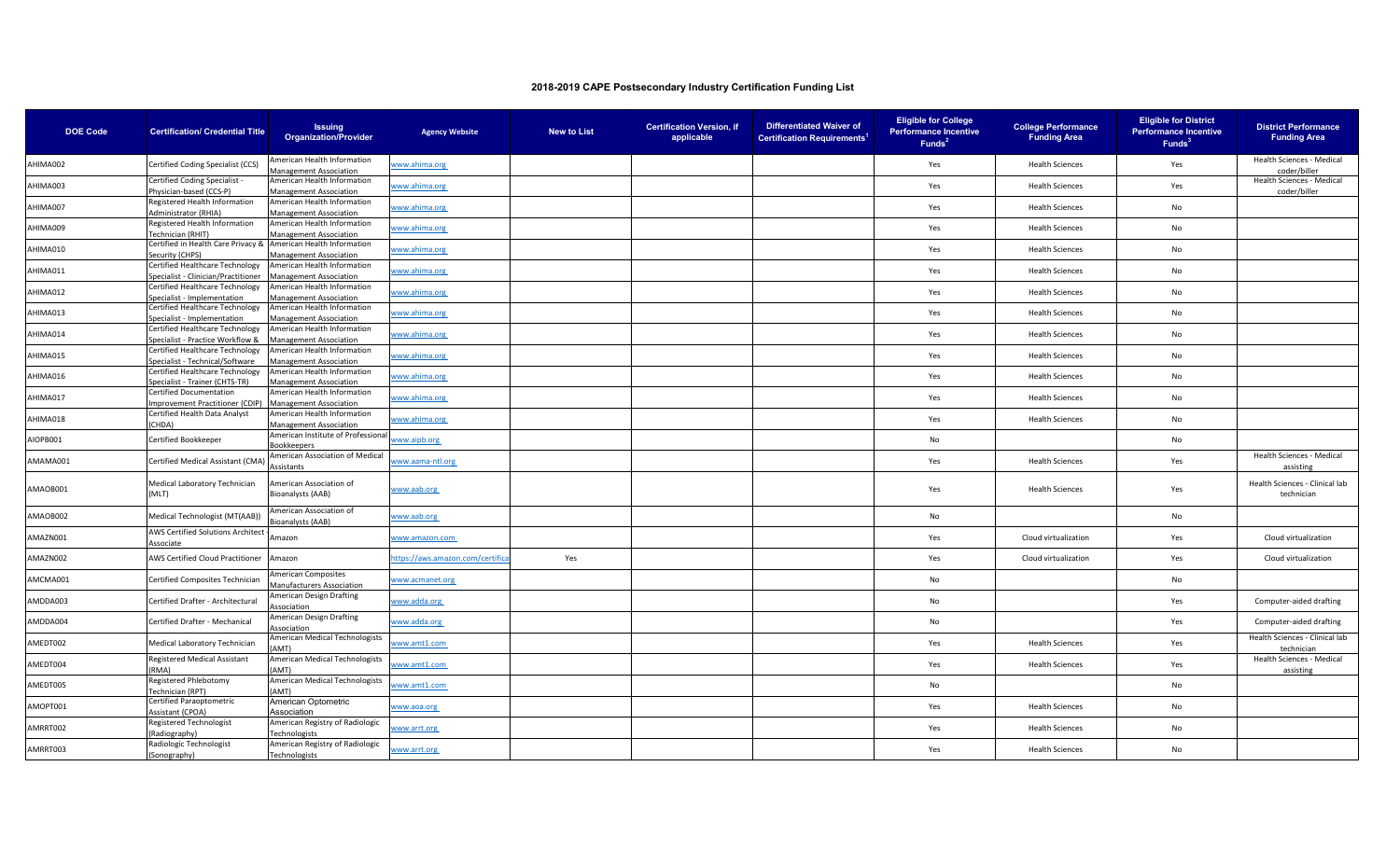| <b>DOE Code</b> | <b>Certification/ Credential Title</b>                                                | <b>Issuing</b><br><b>Organization/Provider</b>                                                  | <b>Agency Website</b> | <b>New to List</b> | <b>Certification Version, if</b><br>applicable | <b>Differentiated Waiver of</b><br><b>Certification Requirements<sup>1</sup></b> | <b>Eligible for College</b><br><b>Performance Incentive</b><br>Funds <sup>2</sup> | <b>College Performance</b><br><b>Funding Area</b> | <b>Eligible for District</b><br><b>Performance Incentive</b><br>Funds <sup>3</sup> | <b>District Performance</b><br><b>Funding Area</b>    |
|-----------------|---------------------------------------------------------------------------------------|-------------------------------------------------------------------------------------------------|-----------------------|--------------------|------------------------------------------------|----------------------------------------------------------------------------------|-----------------------------------------------------------------------------------|---------------------------------------------------|------------------------------------------------------------------------------------|-------------------------------------------------------|
| AMRRT005        | Registered Technologist - Quality American Registry of Radiologic                     |                                                                                                 | www.arrt.org          |                    |                                                |                                                                                  | Yes                                                                               | <b>Health Sciences</b>                            | No                                                                                 |                                                       |
| AMRRT006        | Management (R.T.)<br>Registered Technologist (Nuclear American Registry of Radiologic | Technologists                                                                                   | www.arrt.org          |                    |                                                |                                                                                  | Yes                                                                               | <b>Health Sciences</b>                            | No                                                                                 |                                                       |
|                 | Medicine)<br>Registered Technologist                                                  | Technologists<br>American Registry of Radiologic                                                |                       |                    |                                                |                                                                                  |                                                                                   |                                                   |                                                                                    |                                                       |
| AMRRT007        | (Radiation Therapy)                                                                   | Technologists                                                                                   | www.arrt.org          |                    |                                                |                                                                                  | Yes                                                                               | <b>Health Sciences</b>                            | No                                                                                 |                                                       |
| AMRRT008        | Computed Tomography (CT)                                                              | American Registry of Radiologic<br>Technologists                                                | www.arrt.org          |                    |                                                |                                                                                  | Yes                                                                               | <b>Health Sciences</b>                            | No                                                                                 |                                                       |
| AMSCP001        | Histotechnologist, HTL(ASCP)                                                          | American Society of Clinical<br>Pathology                                                       | vww.ascp.org          |                    |                                                |                                                                                  | No                                                                                |                                                   | No                                                                                 |                                                       |
| AMSCP002        | Medical Laboratory Technician<br>(MLT(ASCP))                                          | American Society of Clinical<br>Pathology                                                       | www.ascp.org          |                    |                                                |                                                                                  | Yes                                                                               | <b>Health Sciences</b>                            | No                                                                                 |                                                       |
| AMSFQ001        | Manager of<br>Quality/Organizational Excellence                                       | American Society for Quality                                                                    | www.asq.org           |                    |                                                |                                                                                  | Yes                                                                               | Advanced manufacturing                            | Yes                                                                                | Advanced manufacturing                                |
| AMSFQ006        | Quality Improvement Associate<br>(AIO.                                                | American Society for Quality                                                                    | vww.asq.org           |                    |                                                | Waiver of work experience<br>requirement                                         | Yes                                                                               | Advanced manufacturing                            | Yes                                                                                | Advanced manufacturing                                |
| AMSFQ011        | Six Sigma Black Belt (CSSBB)                                                          | American Society for Quality                                                                    | www.asq.org           |                    |                                                |                                                                                  | Yes                                                                               | Advanced manufacturing                            | Yes                                                                                | Advanced manufacturing                                |
| AMSFQ012        | Six Sigma Green Belt (CSSGB)                                                          | American Society for Quality                                                                    | www.asq.org           |                    |                                                |                                                                                  | Yes                                                                               | Advanced manufacturing                            | Yes                                                                                | Advanced manufacturing                                |
| AMSPT002        | Certified Phlebotomy Technician                                                       | American Society of Phlebotomy<br>Technicians                                                   | www.aspt.org          |                    |                                                |                                                                                  | No                                                                                |                                                   | No                                                                                 |                                                       |
| AMSTL004        | Professional Designation in                                                           | American Production and<br>Supply Chain Management (PLS) Inventory Control Society (APICS)      | vww.apics.org         |                    |                                                |                                                                                  | Yes                                                                               | Advanced manufacturing                            | Yes                                                                                | Advanced manufacturing                                |
| APICS001        | Certified in Logistics,                                                               | American Production and<br>Fransportation, and Distribution   Inventory Control Society (APICS) | www.apics.org         |                    |                                                |                                                                                  | Yes                                                                               | <b>Advanced Manufacturing</b>                     | Yes                                                                                | <b>Advanced Manufacturing</b>                         |
| APPLE002        | Apple Certified Technical<br>Coordinator                                              | Apple, Inc.                                                                                     | raining.apple.com     |                    |                                                |                                                                                  | No                                                                                |                                                   | No                                                                                 |                                                       |
| ARDMS001        | Registered Diagnostic Cardiac<br>Sonographer (RDCS)                                   | American Registry for Diagnostic<br><b>Medical Sonography</b>                                   | www.ardms.org         |                    |                                                |                                                                                  | Yes                                                                               | <b>Health Sciences</b>                            | No                                                                                 |                                                       |
| ARDMS002        | Registered Diagnostic Medical<br>Sonographer (RDMS)                                   | American Registry for Diagnostic<br>Medical Sonography                                          | www.ardms.org         |                    |                                                |                                                                                  | Yes                                                                               | <b>Health Sciences</b>                            | No                                                                                 |                                                       |
| ARDMS003        | Registered Vascular Technologist                                                      | American Registry for Diagnostic<br>Medical Sonography                                          | www.ardms.org         |                    |                                                |                                                                                  | Yes                                                                               | <b>Health Sciences</b>                            | No                                                                                 |                                                       |
| AWELD003        | AWS Certified Welder - FCAW<br><b>Plate</b>                                           | American Welding Society                                                                        | vww.aws.org           | Yes                |                                                |                                                                                  | Yes                                                                               | Welding                                           | Yes                                                                                | Welding                                               |
| AWELD004        | AWS Certified Welder - GMAW<br>Plate                                                  | American Welding Society                                                                        | www.aws.org           | Yes                |                                                |                                                                                  | Yes                                                                               | Welding                                           | Yes                                                                                | Welding                                               |
| AWELD005        | AWS Certified Welder - GTAW<br>Pipe (Carbon Steel)                                    | American Welding Society                                                                        | www.aws.org           | Yes                |                                                |                                                                                  | Yes                                                                               | Welding                                           | Yes                                                                                | Welding                                               |
| AWELD006        | AWS Certified Welder - GTAW<br>Pipe (Stainless Steel to Carbon                        | American Welding Society                                                                        | www.aws.org           | Yes                |                                                |                                                                                  | Yes                                                                               | Welding                                           | Yes                                                                                | Welding                                               |
| AWELD007        | AWS Certified Welder - GTAW<br>lipe (Stainless Steel)                                 | American Welding Society                                                                        | vww.aws.org           | Yes                |                                                |                                                                                  | Yes                                                                               | Welding                                           | Yes                                                                                | Welding                                               |
| AWELD008        | AWS Certified Welder - GTAW<br>Plate                                                  | American Welding Society                                                                        | vww.aws.org           | Yes                |                                                |                                                                                  | Yes                                                                               | Welding                                           | Yes                                                                                | Welding                                               |
| AWELD009        | AWS Certified Welder -<br>GTAW/SMAW Pipe (Carbon Steel)                               | American Welding Society                                                                        | www.aws.org           | Yes                |                                                |                                                                                  | Yes                                                                               | Welding                                           | Yes                                                                                | Welding                                               |
| AWELD010        | AWS Certified Welder -<br>GTAW/SMAW Pipe (Chrome                                      | American Welding Society                                                                        | vww.aws.org           | Yes                |                                                |                                                                                  | Yes                                                                               | Welding                                           | Yes                                                                                | Welding                                               |
| AWELD011        | AWS Certified Welder - SMAW<br><sup>2</sup> ine                                       | American Welding Society                                                                        | www.aws.org           | Yes                |                                                |                                                                                  | Yes                                                                               | Welding                                           | Yes                                                                                | Welding                                               |
| AWELD012        | AWS Certified Welder - SMAW<br><b>Plate</b>                                           | American Welding Society                                                                        | vww.aws.org           | Yes                |                                                |                                                                                  | Yes                                                                               | Welding                                           | Yes                                                                                | Welding                                               |
| BNENT001        | Certified Hemodialysis<br>echnologist/Technician                                      | Board of Nephrology Examiners<br>nc. Nursing and Technology                                     | www.bonent.org        |                    |                                                |                                                                                  | Yes                                                                               | <b>Health Sciences</b>                            | Yes                                                                                | Health Sciences - Clinical<br>hemodialysis technician |
| CCINT002        | Registered Cardiac Sonographer<br>(RCS)                                               | Cardiovascular Credentialing<br>International                                                   | www.cci-online.org    |                    |                                                |                                                                                  | Yes                                                                               | <b>Health Sciences</b>                            | No                                                                                 |                                                       |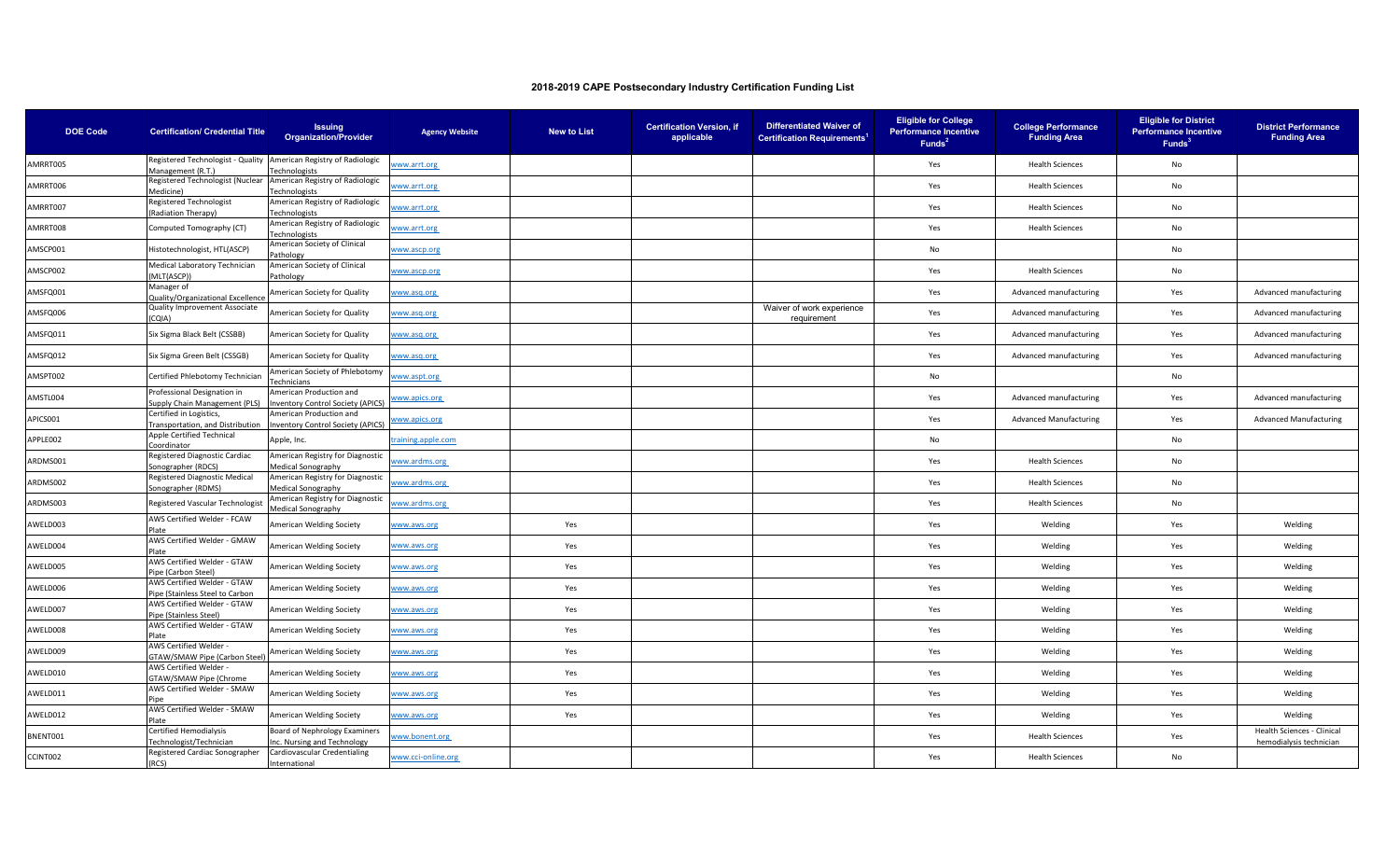| <b>DOE Code</b> | <b>Certification/ Credential Title</b>                               | <b>Issuing</b><br><b>Organization/Provider</b>                | <b>Agency Website</b>  | <b>New to List</b> | <b>Certification Version, if</b><br>applicable | <b>Differentiated Waiver of</b><br><b>Certification Requirements<sup>1</sup></b> | <b>Eligible for College</b><br><b>Performance Incentive</b><br>Funds <sup>2</sup> | <b>College Performance</b><br><b>Funding Area</b> | <b>Eligible for District</b><br><b>Performance Incentive</b><br>Funds <sup>3</sup> | <b>District Performance</b><br><b>Funding Area</b> |
|-----------------|----------------------------------------------------------------------|---------------------------------------------------------------|------------------------|--------------------|------------------------------------------------|----------------------------------------------------------------------------------|-----------------------------------------------------------------------------------|---------------------------------------------------|------------------------------------------------------------------------------------|----------------------------------------------------|
| CCINT003        | Registered Cardiovascular<br><b>Invasive Specialist</b>              | Cardiovascular Credentialing<br>International                 | www.cci-online.org     |                    |                                                |                                                                                  | Yes                                                                               | <b>Health Sciences</b>                            | No                                                                                 |                                                    |
| CCINT004        | Registered Vascular Specialist                                       | Cardiovascular Credentialing<br>International                 | www.cci-online.org     |                    |                                                |                                                                                  | Yes                                                                               | <b>Health Sciences</b>                            | No                                                                                 |                                                    |
| CDREG001        | Dietetic Technician, Registered                                      | Commission on Dietetic                                        | www.cdrnet.org         |                    |                                                |                                                                                  | Yes                                                                               | <b>Health Sciences</b>                            | No                                                                                 |                                                    |
| CDREG002        | (DTR)<br>Registered Dietician                                        | Registration<br>Commission on Dietetic                        | www.cdrnet.org         |                    |                                                |                                                                                  | No                                                                                |                                                   | No                                                                                 |                                                    |
| CISCO001        | Cisco Certified Design Associate                                     | Registration<br>Cisco Systems, Inc.                           | vww.cisco.com          |                    |                                                |                                                                                  | Yes                                                                               | Network support services                          | Yes                                                                                | Network support services                           |
| CISCO002        | CCDA)<br>Cisco Certified Design                                      | Cisco Systems, Inc.                                           | www.cisco.com          |                    |                                                |                                                                                  | Yes                                                                               | Network support services                          | Yes                                                                                | Network support services                           |
| CISCO004        | Professional (CCDP)<br>Cisco Certified Network Associate             | Cisco Systems, Inc.                                           | <u>vww.cisco.com</u>   |                    |                                                |                                                                                  | Yes                                                                               | Network support services                          | Yes                                                                                | Network support services                           |
| <b>CISCO005</b> | (CCNA)<br>Cisco Certified Network                                    | Cisco Systems, Inc.                                           | www.cisco.com          |                    |                                                |                                                                                  | Yes                                                                               | Network support services                          | Yes                                                                                | Network support services                           |
| CISCO009        | Professional (CCNP)<br>Cisco Certified Architect                     | Cisco Systems, Inc.                                           | www.cisco.com          |                    |                                                |                                                                                  | Yes                                                                               | Network support services                          | Yes                                                                                | Network support services                           |
| CISCO010        | Cisco Certified Design Expert                                        | Cisco Systems, Inc.                                           | www.cisco.com          |                    |                                                |                                                                                  | Yes                                                                               | Network support services                          | Yes                                                                                | Network support services                           |
| CISCO011        | CCDF)<br>Cisco Certified Network Associate                           | Cisco Systems, Inc.                                           | www.cisco.com          |                    |                                                |                                                                                  | Yes                                                                               | Cybersecurity                                     | Yes                                                                                | Cybersecurity                                      |
| CISCO013        | Security (CCNA Security)<br>Cisco Certified Network Associate        | Cisco Systems, Inc.                                           | www.cisco.com          |                    |                                                |                                                                                  | Yes                                                                               | Network support services                          | Yes                                                                                | Network support services                           |
| CISCO017        | Wireless (CCNA Wireless)<br>Cisco Certified Network                  | Cisco Systems, Inc.                                           | vww.cisco.com          |                    |                                                |                                                                                  | Yes                                                                               | Network support services                          | Yes                                                                                | Network support services                           |
| <b>CISCO018</b> | Professional Wireless (CCNP<br>Cisco Certified Internetwork          | Cisco Systems, Inc.                                           | vww.cisco.com          |                    |                                                |                                                                                  | Yes                                                                               | Network support services                          | Yes                                                                                | Network support services                           |
| CISCO019        | xpert Routing and Switching<br>Cisco Certified Internetwork          |                                                               |                        |                    |                                                |                                                                                  | Yes                                                                               | Cybersecurity                                     | Yes                                                                                | Cybersecurity                                      |
|                 | Expert Security (CCIE Security)<br>Cisco Certified Network Associate | Cisco Systems, Inc.                                           | www.cisco.com          |                    |                                                |                                                                                  |                                                                                   |                                                   |                                                                                    |                                                    |
| CISCO024        | Routing and Switching (CCNA<br>Cisco Certified Network Associate     | Cisco Systems, Inc.                                           | www.cisco.com          |                    |                                                |                                                                                  | Yes                                                                               | Network support services                          | Yes                                                                                | Network support services                           |
| <b>CISCO025</b> | Cyber Ops (CCNA Cyber Ops)<br>Citrix Certified Administrator         | Cisco Systems, Inc.                                           | vww.cisco.com          |                    |                                                |                                                                                  | Yes                                                                               | Cybersecurity                                     | Yes                                                                                | Cybersecurity                                      |
| CITRX004        | CCA)- XenApp<br>Mastercam Certified Programmer                       | Citrix Systems Incorporated                                   | vww.citrixtraining.com |                    | XenApp 6 or later                              |                                                                                  | Yes                                                                               | Network support services                          | Yes                                                                                | Network support services                           |
| CNCSI001        | Mill Level 1 (CPgM1)<br>Mastercam Associate                          | CNC Software Inc.                                             | vww.mastercamu.com     |                    |                                                |                                                                                  | Yes                                                                               | Advanced manufacturing                            | Yes                                                                                | Advanced manufacturing                             |
| CNCSI002        | Certification - Mill Design and                                      | CNC Software Inc.                                             | vww.mastercamu.com     |                    |                                                |                                                                                  | Yes                                                                               | Advanced manufacturing                            | Yes                                                                                | Advanced manufacturing                             |
| COMPT001        | CompTIA A+                                                           | Computing Technology Industry<br><b>Association (CompTIA</b>  | vww.comptia.org        |                    |                                                |                                                                                  | Yes                                                                               | Network support services                          | Yes                                                                                | Network support services                           |
| COMPT005        | CompTIA Linux+                                                       | Computing Technology Industry<br><b>Association (CompTIA)</b> | vww.comptia.org        |                    |                                                |                                                                                  | Yes                                                                               | Network support services                          | Yes                                                                                | Network support services                           |
| COMPT006        | CompTIA Network+                                                     | Computing Technology Industry<br><b>Association (CompTIA)</b> | vww.comptia.org        |                    |                                                |                                                                                  | Yes                                                                               | Network support services                          | Yes                                                                                | Network support services                           |
| COMPT007        | CompTIA Project+                                                     | Computing Technology Industry<br><b>Association (CompTIA)</b> | vww.comptia.org        |                    |                                                |                                                                                  | Yes                                                                               | Network support services                          | Yes                                                                                | Network support services                           |
| COMPT008        | CompTIA Security+                                                    | Computing Technology Industry<br>Association (CompTIA)        | vww.comptia.org        |                    |                                                |                                                                                  | Yes                                                                               | Cybersecurity                                     | Yes                                                                                | Cybersecurity                                      |
| COMPT009        | CompTIA Server+                                                      | Computing Technology Industry<br><b>Association (CompTIA)</b> | vww.comptia.org        |                    |                                                |                                                                                  | Yes                                                                               | Network support services                          | Yes                                                                                | Network support services                           |
| COMPT014        | CompTIA Cloud+                                                       | Computing Technology Industry<br><b>Association (CompTIA)</b> | www.comptia.org        |                    |                                                |                                                                                  | Yes                                                                               | Cloud virtualization                              | Yes                                                                                | Cloud virtualization                               |
| COMPT016        | Cybersecurity Analyst (CySA+)                                        | Computing Technology Industry<br><b>Association (CompTIA)</b> | vww.comptia.org        |                    |                                                |                                                                                  | Yes                                                                               | Cybersecurity                                     | Yes                                                                                | Cybersecurity                                      |
| COMPT017        | CompTIA Advanced Security<br>Practitioner (CASP)                     | Computing Technology Industry<br>Association (CompTIA)        | www.comptia.org        |                    |                                                |                                                                                  | Yes                                                                               | Cybersecurity                                     | Yes                                                                                | Cybersecurity                                      |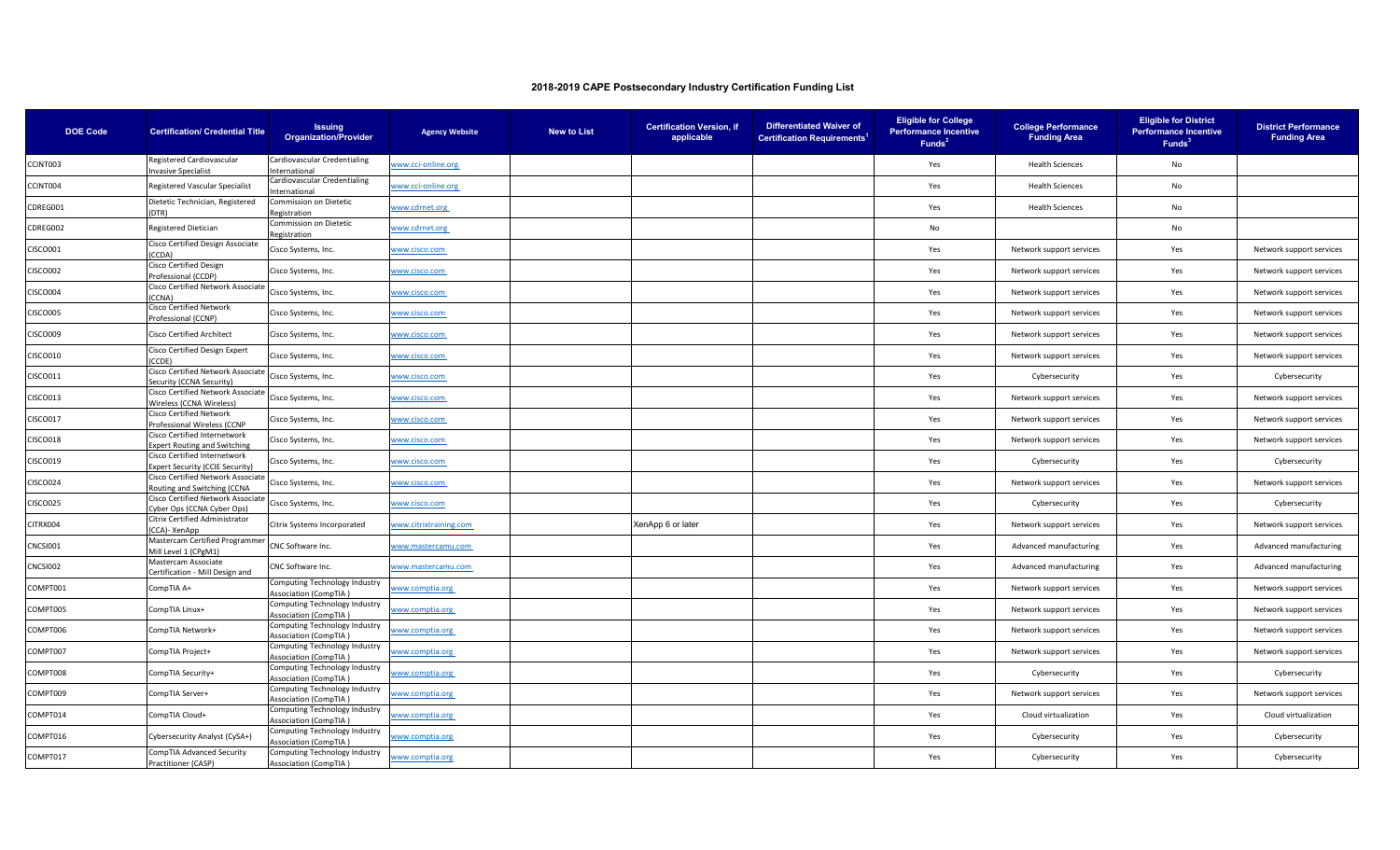| <b>DOE Code</b> | <b>Certification/ Credential Title</b>                             | <b>Issuing</b><br><b>Organization/Provider</b>                    | <b>Agency Website</b>   | <b>New to List</b> | <b>Certification Version, if</b><br>applicable | <b>Differentiated Waiver of</b><br><b>Certification Requirements</b> | <b>Eligible for College</b><br><b>Performance Incentive</b><br>Funds <sup>2</sup> | <b>College Performance</b><br><b>Funding Area</b> | <b>Eligible for District</b><br><b>Performance Incentive</b><br>Funds <sup>3</sup> | <b>District Performance</b><br><b>Funding Area</b>    |
|-----------------|--------------------------------------------------------------------|-------------------------------------------------------------------|-------------------------|--------------------|------------------------------------------------|----------------------------------------------------------------------|-----------------------------------------------------------------------------------|---------------------------------------------------|------------------------------------------------------------------------------------|-------------------------------------------------------|
| COMPT019        | CompTIA PenTest+                                                   | Computing Technology Industry<br><b>Association (CompTIA)</b>     | www.comptia.org         | Yes                |                                                |                                                                      | Yes                                                                               | <b>Cyber Security</b>                             | Yes                                                                                | <b>Cyber Security</b>                                 |
| CPREC001        | Child Development Associate<br>(CDA)                               | Council for Professional<br>Recognition                           | www.cdacouncil.org      |                    |                                                |                                                                      | <b>No</b>                                                                         |                                                   | No                                                                                 |                                                       |
| CPSTL001        | <b>Check Point Certified Security</b><br>Administrator (CCSA)      | Check Point Software<br>echnologies Ltd.                          | www.checkpoint.com      |                    |                                                |                                                                      | Yes                                                                               | Cybersecurity                                     | Yes                                                                                | Cybersecurity                                         |
| CPSTL002        | Check Point Certified Security<br>Expert (CCSE)                    | <b>Check Point Software</b><br>Technologies Ltd.                  | www.checkpoint.com      |                    |                                                |                                                                      | Yes                                                                               | Cybersecurity                                     | Yes                                                                                | Cybersecurity                                         |
| CSCMP001        | SCPro Fundamentals Bundle (8<br>exams                              | Council of Supply Chain<br>Management Professionals               | www.cscmp.org           |                    |                                                |                                                                      | Yes                                                                               | <b>Advanced Manufacturing</b>                     | Yes                                                                                | <b>Advanced Manufacturing</b>                         |
| CWNPT001        | Certified Wireless Network<br>Administrator (CWNA)                 | WNP                                                               | www.cwnp.com            |                    |                                                |                                                                      | Yes                                                                               | Network support services                          | Yes                                                                                | Network support services                              |
| DANBD001        | Certified Dental Assistant (CDA)                                   | Dental Assisting National Board                                   | www.dentalassisting.com |                    |                                                |                                                                      | Yes                                                                               | <b>Health Sciences</b>                            | Yes                                                                                | Health Sciences - Dental assisting<br>technology      |
| EMCSQ001        | Information Storage and<br>Management (EMCISA) Associate           | MC                                                                | education.emc.com       |                    |                                                |                                                                      | Yes                                                                               | Network support services                          | Yes                                                                                | Network support services                              |
| ENTCP001        | <b>ETCP Certified Entertainment</b><br>Electrician                 | Entertainment Technician<br>Certification Program (ETCP)          | etcp.esta.org/          |                    |                                                |                                                                      | Yes                                                                               | Electrician                                       | Yes                                                                                | Electrician                                           |
| NTCP002         | ETCP Certified Rigger - Arena                                      | intertainment Technician<br>ertification Program (ETCP)           | etcp.esta.org/          |                    |                                                |                                                                      | No                                                                                |                                                   | No                                                                                 |                                                       |
| ENTCP003        | ETCP Certified Rigger - Theatre                                    | intertainment Technician<br>Certification Program (ETCP)          | etcp.esta.org/          |                    |                                                |                                                                      | No                                                                                |                                                   | No                                                                                 |                                                       |
| ETAIN002        | Fiber Optics Installer (FOI)                                       | lectronics Technician<br><b>Association International</b>         | www.eta-i.org           |                    |                                                |                                                                      | Yes                                                                               | Network support services                          | Yes                                                                                | Network support services                              |
| ETAIN008        | <b>Associate Certified Electronics</b><br><b>Technician (CETa)</b> | <b>Electronics Technician</b><br>Association International        | www.eta-i.org           |                    |                                                |                                                                      | Yes                                                                               | Network support services                          | Yes                                                                                | Network support services                              |
| TAIN009         | Data Cabling Installer<br>Certification (DCIC)                     | <b>Electronics Technician</b><br>Association International        | www.eta-i.org           |                    |                                                |                                                                      | Yes                                                                               | Network support services                          | Yes                                                                                | Network support services                              |
| TAIN010         | Fiber Optics Technician (FOT)                                      | <b>Electronics Technician</b><br><b>Association International</b> | www.eta-i.org           |                    |                                                |                                                                      | Yes                                                                               | Network support services                          | Yes                                                                                | Network support services                              |
| ETAIN011        | Fiber Optics Technician-Outside<br>Plant (FOT-OSP)                 | lectronics Technician<br>ssociation International                 | www.eta-i.org           |                    |                                                |                                                                      | Yes                                                                               | Network support services                          | Yes                                                                                | Network support services                              |
| ETAIN012        | Photonics Technician - Operator<br>(PTO)                           | <b>Electronics Technician</b><br><b>Association International</b> | www.eta-i.org           |                    |                                                |                                                                      | Yes                                                                               | Network support services                          | Yes                                                                                | Network support services                              |
| ETAIN013        | Photonics Technician Specialist<br>(PTS)                           | <b>Iectronics Technician</b><br>ssociation International          | www.eta-i.org           |                    |                                                |                                                                      | Yes                                                                               | Network support services                          | Yes                                                                                | Network support services                              |
| ETAIN014        | Photovoltaic Installer (PVI) - Level                               | Electronics Technician<br>ssociation International                | www.eta-i.org           |                    |                                                |                                                                      | Yes                                                                               | Network support services                          | Yes                                                                                | Network support services                              |
| ETAIN019        | Small Wind Installer (SWI) - Level                                 | Electronics Technician<br>Association International               | www.eta-i.org           |                    |                                                |                                                                      | Yes                                                                               | Network support services                          | Yes                                                                                | Network support services                              |
| ETAIN022        | Specialist in Precision Optics<br>(SPO)                            | <b>Electronics Technician</b><br><b>Association International</b> | www.eta-i.org           |                    |                                                |                                                                      | Yes                                                                               | Network support services                          | Yes                                                                                | Network support services                              |
| ETAIN023        | Technician in Precision Optics<br><b>TPO)</b>                      | Electronics Technician<br>ssociation International                | www.eta-i.org           |                    |                                                |                                                                      | Yes                                                                               | Network support services                          | Yes                                                                                | Network support services                              |
| ASMB001         | Massage and Bodywork Licensing<br>Examination                      | Federation of State Massage<br>Therapy Boards                     | www.fsmtb.org/          | Yes                |                                                |                                                                      | Yes                                                                               | <b>Health Sciences</b>                            | No                                                                                 |                                                       |
| DMQA002         | Certified Nursing Assistant (CNA) Florida Department of Health     |                                                                   | www.doh.state.fl.us/mqa |                    |                                                |                                                                      | Yes                                                                               | <b>Health Sciences</b>                            | Yes                                                                                | Health Sciences - Certified<br>nursing assistant      |
| DMQA010         | Licensed Dental Hygienist                                          | Florida Department of Health                                      | www.doh.state.fl.us/mqa |                    |                                                |                                                                      | Yes                                                                               | <b>Health Sciences</b>                            | No                                                                                 |                                                       |
| FDMQA014        | Paramedic (EMT-P)                                                  | Florida Department of Health                                      | www.doh.state.fl.us/mqa |                    |                                                |                                                                      | Yes                                                                               | <b>Health Sciences</b>                            | Yes                                                                                | Health Sciences - Emergency<br>medical technician and |
| DMQA018         | Licensed Physical Therapist<br>Assistant                           | Florida Department of Health                                      | www.doh.state.fl.us/mqa |                    |                                                |                                                                      | Yes                                                                               | <b>Health Sciences</b>                            | No                                                                                 |                                                       |
| DMQA025         | Licensed Optician                                                  | lorida Department of Health                                       | www.doh.state.fl.us/mga |                    |                                                |                                                                      | Yes                                                                               | <b>Health Sciences</b>                            | No                                                                                 |                                                       |
| FDMQA030        | 911 Public Safety<br>Telecommunicator                              | Florida Department of Health                                      | www.doh.state.fl.us/mga |                    |                                                |                                                                      | Yes                                                                               | Public safety                                     | Yes                                                                                | Public safety                                         |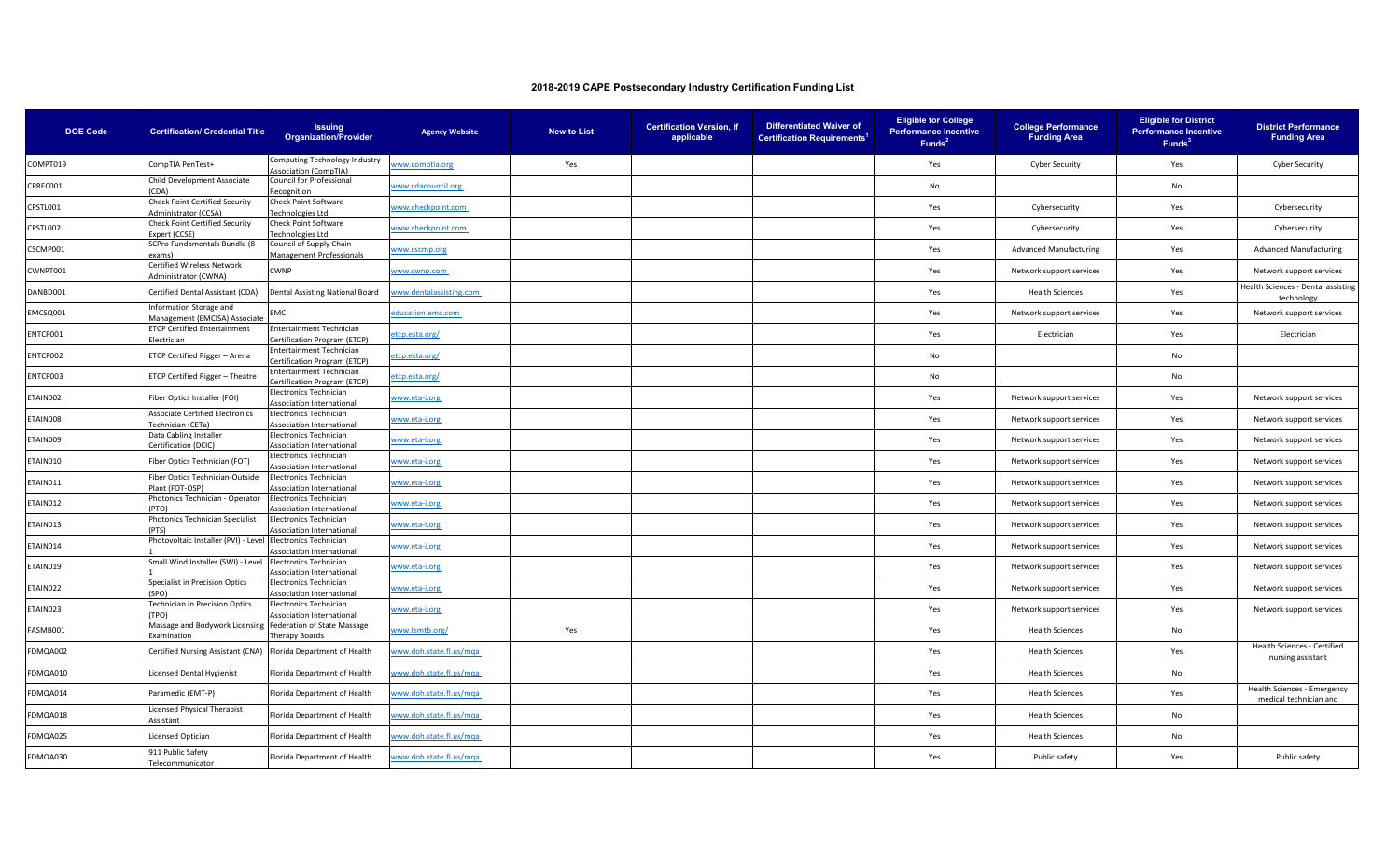| <b>DOE Code</b> | <b>Certification/ Credential Title</b>                      | <b>Issuing</b><br><b>Organization/Provider</b>                    | <b>Agency Website</b>                                               | New to List | <b>Certification Version, if</b><br>applicable | <b>Differentiated Waiver of</b><br><b>Certification Requirements</b> | <b>Eligible for College</b><br><b>Performance Incentive</b><br>Funds <sup>2</sup> | <b>College Performance</b><br><b>Funding Area</b>            | <b>Eligible for District</b><br><b>Performance Incentive</b><br>Funds <sup>3</sup> | <b>District Performance</b><br><b>Funding Area</b>           |
|-----------------|-------------------------------------------------------------|-------------------------------------------------------------------|---------------------------------------------------------------------|-------------|------------------------------------------------|----------------------------------------------------------------------|-----------------------------------------------------------------------------------|--------------------------------------------------------------|------------------------------------------------------------------------------------|--------------------------------------------------------------|
| FEDAA001        | FAA Air Traffic Control Specialist                          | Federal Aviation Administration                                   | ww.faa.gov/licenses certificate                                     |             |                                                |                                                                      | No                                                                                |                                                              | No                                                                                 |                                                              |
| EDAA002         | <b>FAA Aviation Maintenance</b><br>Technician - General     | ederal Aviation Administration                                    | vww.faa.gov/licenses certificate                                    |             |                                                | Waiver of work experience<br>requirement                             | Yes                                                                               | <b>Federal Aviation Administration</b><br>airframe mechanics | Yes                                                                                | <b>Federal Aviation Administration</b><br>airframe mechanics |
| EDAA004         | FAA Aviation Mechanic<br>Fechnician - Airframe              | ederal Aviation Administration                                    | vww.faa.gov/licenses certificate                                    |             |                                                |                                                                      | Yes                                                                               | Federal Aviation Administration<br>airframe mechanics        | Yes                                                                                | Federal Aviation Administration<br>airframe mechanics        |
| EDAA005         | FAA Certified Flight Instructor<br>icense                   | Federal Aviation Administration                                   | www.faa.gov/licenses certificate                                    |             |                                                |                                                                      | No                                                                                |                                                              | No                                                                                 |                                                              |
| EDAA006         | <b>FAA Commercial Pilot</b>                                 | ederal Aviation Administration                                    | vww.faa.gov/licenses certificate                                    |             |                                                |                                                                      | No                                                                                |                                                              | No                                                                                 |                                                              |
| EDAA010         | <b>FAA Aviation Maintenance</b><br>Fechnician - Powerplant  | ederal Aviation Administration                                    | vww.faa.gov/licenses certificate                                    |             |                                                |                                                                      | Yes                                                                               | Federal Aviation Administration<br>power plant mechanics     | Yes                                                                                | Federal Aviation Administration<br>power plant mechanics     |
| EDAA011         | <b>FAA Private Pilot</b>                                    | ederal Aviation Administration                                    | www.faa.gov/licenses certificate                                    |             |                                                |                                                                      | No                                                                                |                                                              | No                                                                                 |                                                              |
| LDEP001         | Wastewater Treatment Plant<br>Operator Level A              | Florida Department of<br>invironmental Protection                 | www.dep.state.fl.us/                                                |             |                                                |                                                                      | No                                                                                |                                                              | No                                                                                 |                                                              |
| LDEP002         | Wastewater Treatment Plant<br>Operator Level B              | Florida Department of<br><b>Environmental Protection</b>          | www.dep.state.fl.us/                                                |             |                                                |                                                                      | No                                                                                |                                                              | No                                                                                 |                                                              |
| LDEP003         | Wastewater Treatment Plant<br>Operator Level C              | Florida Department of<br><b>Environmental Protection</b>          | www.dep.state.fl.us/                                                |             |                                                |                                                                      | No                                                                                |                                                              | No                                                                                 |                                                              |
| LDEP004         | Water Treatment Plant Operator<br>evel A                    | Florida Department of<br>invironmental Protection                 | www.dep.state.fl.us/                                                |             |                                                |                                                                      | No                                                                                |                                                              | No                                                                                 |                                                              |
| LDEP005         | Water Treatment Plant Operator<br>evel B.                   | Florida Department of<br><b>Environmental Protection</b>          | www.dep.state.fl.us/                                                |             |                                                |                                                                      | No                                                                                |                                                              | No                                                                                 |                                                              |
| LDEP006         | Water Treatment Plant Operator<br>evel C                    | Florida Department of<br><b>Environmental Protection</b>          | www.dep.state.fl.us/                                                |             |                                                |                                                                      | No                                                                                |                                                              | No                                                                                 |                                                              |
| LDLE001         | Auxiliary Law Enforcement<br>Officer                        | Florida Department of Law<br>Enforcement, Criminal Justic         | ittp://www.fdle.state.fl.us/Conte<br>t/CJST/Menu/cist-index/CJSTC-  |             |                                                |                                                                      | No                                                                                |                                                              | No                                                                                 |                                                              |
| LDLE002         | Correctional Officer                                        | Florida Department of Law<br><b>Enforcement, Criminal Justice</b> | http://www.fdle.state.fl.us/Conte<br>it/CJST/Menu/cjst-index/CJSTC- |             |                                                |                                                                      | Yes                                                                               | Public safety                                                | Yes                                                                                | Public safety                                                |
| LDLE003         | Correctional Probation Officer                              | lorida Department of Law<br>Enforcement, Criminal Justice         | ttp://www.fdle.state.fl.us/Conte<br>t/CJST/Menu/cist-index/CJSTC-   |             |                                                |                                                                      | Yes                                                                               | Public safety                                                | Yes                                                                                | Public safety                                                |
| LDLE004         | Law Enforcement Officer                                     | Florida Department of Law<br>Enforcement, Criminal Justice        | ttp://www.fdle.state.fl.us/Cont<br>t/CJST/Menu/cjst-index/CJSTC-    |             |                                                |                                                                      | Yes                                                                               | Public safety                                                | Yes                                                                                | Public safety                                                |
| LSFM006         | Fire Fighter II                                             | Florida Department of Financial<br>Services, State Fire Marshal   | www.myfloridacfo.com/sfm/                                           |             |                                                |                                                                      | Yes                                                                               | Public safety                                                | Yes                                                                                | Public safety                                                |
| LSFM007         | Fire Safety Inspector I                                     | Florida Department of Financial<br>Services, State Fire Marshal   | www.myfloridacfo.com/sfm/                                           |             |                                                |                                                                      | Yes                                                                               | Public safety                                                | Yes                                                                                | Public safety                                                |
| LSFM014         | Fire Officer II                                             | Florida Department of Financial<br>Services, State Fire Marshal   | www.myfloridacfo.com/sfm/                                           | Yes         |                                                |                                                                      | Yes                                                                               | <b>Public Safety</b>                                         | Yes                                                                                | <b>Public Safety</b>                                         |
| LVMA002         | Certified Veterinary Assistant<br>CVA)                      | Florida Veterinary Medical<br>Association                         | vww.fvma.com                                                        |             |                                                |                                                                      | No                                                                                |                                                              | No                                                                                 |                                                              |
| NGLA002         | Certified Landscape Contractor                              | Florida Nursery Growers and<br>andscape Association               | www.fngla.org                                                       |             |                                                |                                                                      | No                                                                                |                                                              | No                                                                                 |                                                              |
| NGLA003         | Certified Landscape Designer                                | Florida Nursery Growers and<br>andscape Association               | www.fngla.org                                                       |             |                                                |                                                                      | No                                                                                |                                                              | No                                                                                 |                                                              |
| FNGLA004        | Certified Landscape Technician                              | Florida Nursery Growers and<br>Landscape Association              | www.fngla.org                                                       |             |                                                |                                                                      | No                                                                                |                                                              | No                                                                                 |                                                              |
| FPARA001        | Certified Florida Paralegal                                 | Paralegal Association of Florida                                  | www.pafinc.org                                                      |             |                                                |                                                                      | No                                                                                |                                                              | No                                                                                 |                                                              |
| GLIAC001        | <b>GIAC Certified Forensic Analyst</b><br>GCFA)             | Global Information Assurance<br>Certification                     | www.giac.org                                                        |             |                                                |                                                                      | Yes                                                                               | Cybersecurity                                                | Yes                                                                                | Cybersecurity                                                |
| GLIAC002        | <b>GIAC Certified Forensic Examiner</b><br>GCFE)            | <b>Global Information Assurance</b><br>Certification              | vww.giac.org                                                        |             |                                                |                                                                      | Yes                                                                               | Cybersecurity                                                | Yes                                                                                | Cybersecurity                                                |
| GLIAC003        | <b>GIAC Certified UNIX Security</b><br>Administrator (GCUX) | Global Information Assurance<br>Certification                     | vww.giac.org                                                        |             |                                                |                                                                      | Yes                                                                               | Cybersecurity                                                | Yes                                                                                | Cybersecurity                                                |
| GLIAC004        | <b>GIAC Information Security</b><br>Fundamentals (GISF)     | <b>Global Information Assurance</b><br>Certification              | www.giac.org                                                        |             |                                                |                                                                      | Yes                                                                               | Cybersecurity                                                | Yes                                                                                | Cybersecurity                                                |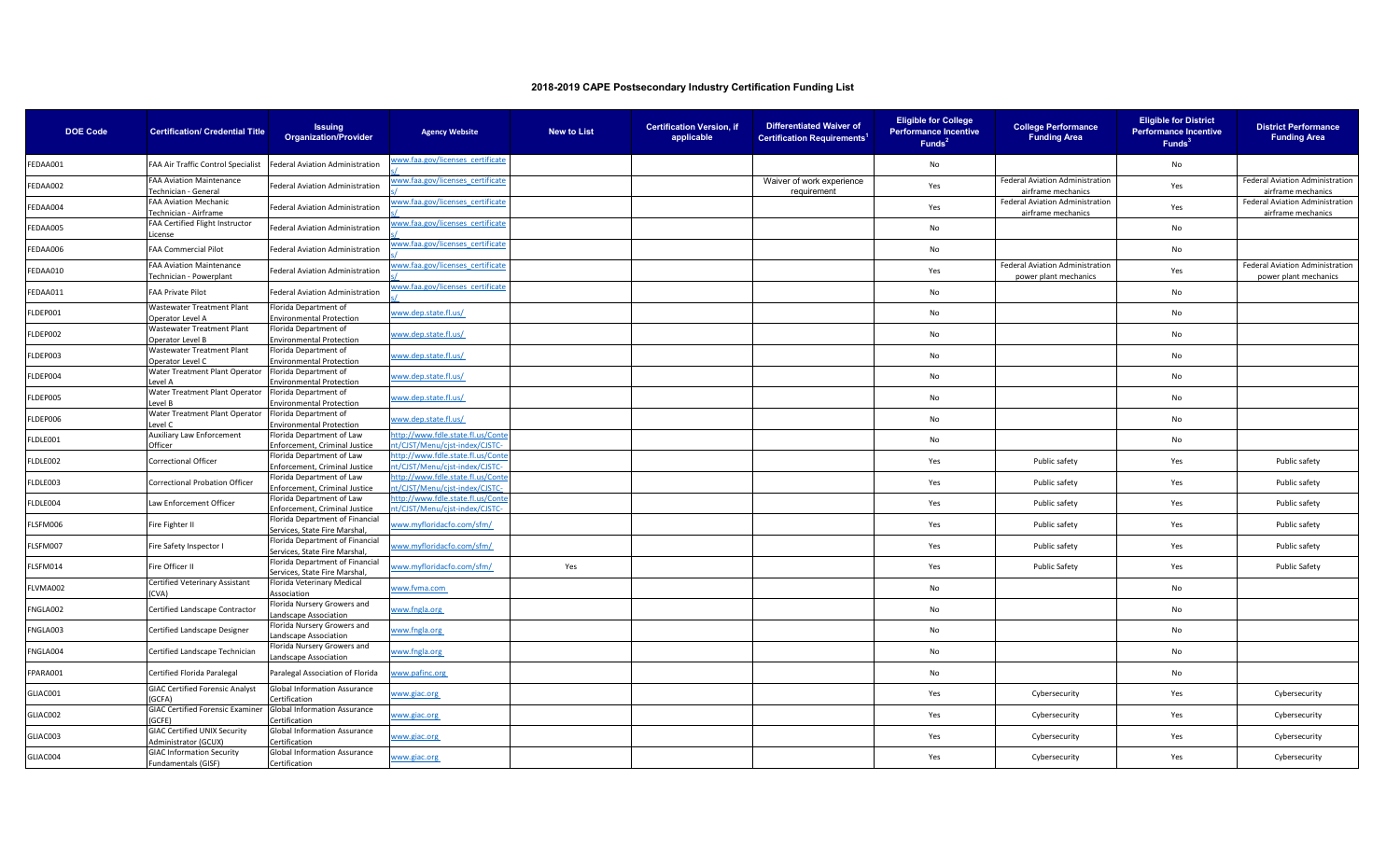| <b>DOE Code</b> | <b>Certification/ Credential Title</b>                            | <b>Issuing</b><br><b>Organization/Provider</b>                       | <b>Agency Website</b>                       | <b>New to List</b> | <b>Certification Version, if</b><br>applicable | <b>Differentiated Waiver of</b><br><b>Certification Requirements</b> | <b>Eligible for College</b><br><b>Performance Incentive</b><br>Funds <sup>2</sup> | <b>College Performance</b><br><b>Funding Area</b>       | <b>Eligible for District</b><br><b>Performance Incentive</b><br>Funds <sup>3</sup> | <b>District Performance</b><br><b>Funding Area</b>      |
|-----------------|-------------------------------------------------------------------|----------------------------------------------------------------------|---------------------------------------------|--------------------|------------------------------------------------|----------------------------------------------------------------------|-----------------------------------------------------------------------------------|---------------------------------------------------------|------------------------------------------------------------------------------------|---------------------------------------------------------|
| GLIAC005        | <b>GIAC Security Essentials (GSEC)</b>                            | <b>Global Information Assurance</b><br>Certification                 | www.giac.org                                |                    |                                                |                                                                      | Yes                                                                               | Cybersecurity                                           | Yes                                                                                | Cybersecurity                                           |
| IVACE001        | <b>HVAC Excellence Employment</b><br>Ready - Heat Pump            | <b>IVAC Excellence</b>                                               | www.hvacexcellence.org                      |                    |                                                |                                                                      | Yes                                                                               | Heating, ventilation and air<br>conditioning technician | Yes                                                                                | Heating, ventilation and air<br>conditioning technician |
| <b>IVACE002</b> | <b>HVAC Excellence</b><br>mploymentReady - Air                    | <b>HVAC Excellence</b>                                               | www.hvacexcellence.org                      |                    |                                                |                                                                      | Yes                                                                               | Heating, ventilation and air<br>conditioning technician | Yes                                                                                | Heating, ventilation and air<br>conditioning technician |
| <b>IVACE003</b> | <b>HVAC Excellence Employment</b><br>Ready - Light Commercial Air | <b>IVAC Excellence</b>                                               | www.hvacexcellence.org                      |                    |                                                |                                                                      | Yes                                                                               | Heating, ventilation and air<br>conditioning technician | Yes                                                                                | Heating, ventilation and air<br>conditioning technician |
| IVACE004        | <b>HVAC Excellence Employment</b><br>Ready - Electric Heat        | <b>IVAC Excellence</b>                                               | www.hvacexcellence.org                      |                    |                                                |                                                                      | Yes                                                                               | Heating, ventilation and air<br>conditioning technician | Yes                                                                                | Heating, ventilation and air<br>conditioning technician |
| IVACE005        | <b>HVAC Excellence Employment</b><br>Ready - Light Commercial     | <b>HVAC Excellence</b>                                               | www.hvacexcellence.org                      |                    |                                                |                                                                      | Yes                                                                               | Heating, ventilation and air<br>conditioning technician | Yes                                                                                | Heating, ventilation and air<br>conditioning technician |
| <b>IVACE006</b> | <b>HVAC Excellence Employment</b><br>Ready - Gas Heat             | <b>IVAC Excellence</b>                                               | www.hvacexcellence.org                      |                    |                                                |                                                                      | Yes                                                                               | Heating, ventilation and air<br>conditioning technician | Yes                                                                                | Heating, ventilation and air<br>conditioning technician |
| HVACE011        | <b>HVAC Excellence Employment</b><br>Ready - Electrical           | <b>HVAC Excellence</b>                                               | www.hvacexcellence.org                      |                    |                                                |                                                                      | Yes                                                                               | Heating, ventilation and air<br>conditioning technician | Yes                                                                                | Heating, ventilation and air<br>conditioning technician |
| ACRB001         | <b>Certified Computer Forensics</b><br>Examiner (CCFE)            | <b>Information Assurance</b><br><b>Certification Review Board</b>    | vww.hvacexcellence.org                      |                    |                                                |                                                                      | No                                                                                |                                                         | No                                                                                 |                                                         |
| ASSC001         | <b>IASSC Certified Black Belt</b>                                 | nternational Association For Six<br>igma Certification               | www.iassc.org/six-sigma-<br>ertification    | Yes                |                                                |                                                                      | Yes                                                                               | <b>Advanced Manufacturing</b>                           | Yes                                                                                | <b>Advanced Manufacturing</b>                           |
| COEC002         | Certified Ethical Hacker (CEH)                                    | EC-Council                                                           | www.eccouncil.org/                          |                    |                                                |                                                                      | Yes                                                                               | Cybersecurity                                           | Yes                                                                                | Cybersecurity                                           |
| ICOEC003        | Computer Hacking Forensic<br>Investigator (CHFI)                  | EC-Council                                                           | www.eccouncil.org/                          |                    |                                                |                                                                      | Yes                                                                               | Cybersecurity                                           | Yes                                                                                | Cybersecurity                                           |
| ICOEC004        | Certified Security Analyst (ECSA)                                 | <b>EC-Council</b>                                                    | www.eccouncil.org/                          |                    |                                                |                                                                      | Yes                                                                               | Cybersecurity                                           | Yes                                                                                | Cybersecurity                                           |
| ECON001         | Field Service Engineer - Low<br>Voltage Systems                   | Independent Electrical<br>Contractors                                | vww.iecfwcc.org                             |                    |                                                |                                                                      | Yes                                                                               | Electrician                                             | Yes                                                                                | Electrician                                             |
| ECON002         | Field Service Engineer - Voice-<br>Data-Video                     | <b>Independent Electrical</b><br>Contractors                         | vww.iecfwcc.org                             |                    |                                                |                                                                      | Yes                                                                               | Electrician                                             | Yes                                                                                | Electrician                                             |
| ECON003         | Journeyman Electrician                                            | Independent Electrical<br>Contractors                                | www.iecfwcc.org                             |                    |                                                |                                                                      | Yes                                                                               | Electrician                                             | Yes                                                                                | Electrician                                             |
| ECON004         | <b>Residential Wireman</b>                                        | Independent Electrical<br>Contractors                                | www.iecfwcc.org                             |                    |                                                |                                                                      | Yes                                                                               | Electrician                                             | Yes                                                                                | Electrician                                             |
| <b>HKBZ001</b>  | <b>CNC Production Specialist</b>                                  | IHK-Bildungszentrum                                                  | www.machiningtrainingsolution<br>m/IHK.html |                    |                                                |                                                                      | Yes                                                                               | Advanced manufacturing                                  | Yes                                                                                | Advanced manufacturing                                  |
| <b>ISSC001</b>  | <b>CISSP- Information Systems</b><br>Security Management          | International Information<br><b>Systems Security Certification</b>   | vww.isc2.org                                |                    |                                                | Waiver of work experience<br>requirement                             | Yes                                                                               | Cybersecurity                                           | Yes                                                                                | Cybersecurity                                           |
| ISSC002         | Systems Security Certified<br>Practitioner (SSCP)                 | International Information<br><b>Systems Security Certification</b>   | vww.isc2.org                                |                    |                                                | Waiver of work experience<br>requirement                             | Yes                                                                               | Cybersecurity                                           | Yes                                                                                | Cybersecurity                                           |
| ISSC003         | Certified Cyber Forensics<br>Professional (CCFP)                  | nternational Information<br><b>Systems Security Certification</b>    | www.isc2.org                                |                    |                                                | Waiver of work experience<br>requirement                             | Yes                                                                               | Cybersecurity                                           | Yes                                                                                | Cybersecurity                                           |
| ISSC004         | Certified Information Systems<br>Security Professional (CISSP)    | International Information<br>Systems Security Certification          | www.isc2.org                                |                    |                                                | Waiver of work experience<br>requirement                             | Yes                                                                               | Cybersecurity                                           | Yes                                                                                | Cybersecurity                                           |
| NSOC002         | <b>Certified Automation Professional</b><br>(AP)                  | International Society of<br>Automation                               | www.isa.org                                 |                    |                                                | Waiver of work experience<br>requirement                             | Yes                                                                               | Advanced manufacturing                                  | Yes                                                                                | Advanced manufacturing                                  |
| NSOC005         | <b>Certified Control Systems</b><br>Technician (CCST) - Level 3   | nternational Society of<br>Automation                                | www.isa.org                                 |                    |                                                | Waiver of work experience<br>requirement                             | Yes                                                                               | Advanced manufacturing                                  | Yes                                                                                | Advanced manufacturing                                  |
| IOEEE002        | Certified Software Development<br>Associate (CSDA)                | <b>IEEE Computer Society</b>                                         | www.computer.org                            |                    |                                                |                                                                      | No                                                                                |                                                         | No                                                                                 |                                                         |
| SCET002         | Electronics System Associate<br><b>FSA)</b>                       | <b>International Society for Certified</b><br>lectronics Technicians | www.iscet.org                               |                    |                                                |                                                                      | Yes                                                                               | Electrician                                             | Yes                                                                                | Electrician                                             |
| JCAHO001        | Certified Ophthalmic Medical<br>Fechnologist (COMT)               | Joint Commission on Allied<br>Health Personnel in                    | www.jcahpo.org/certification                |                    |                                                |                                                                      | Yes                                                                               | <b>Health Sciences</b>                                  | No                                                                                 |                                                         |
| ICAHO002        | Certified Ophthalmic Technician<br>COT)                           | Joint Commission on Allied<br>lealth Personnel in                    | www.jcahpo.org/certification                |                    |                                                |                                                                      | Yes                                                                               | <b>Health Sciences</b>                                  | No                                                                                 |                                                         |
| MANSI001        | Manufacturing Technician 1<br>(MT1)                               | Manufacturing Skills Institute<br>(MSI)                              | nanufacturingskillsinstitute.org            |                    |                                                |                                                                      | Yes                                                                               | Advanced manufacturing                                  | Yes                                                                                | Advanced manufacturing                                  |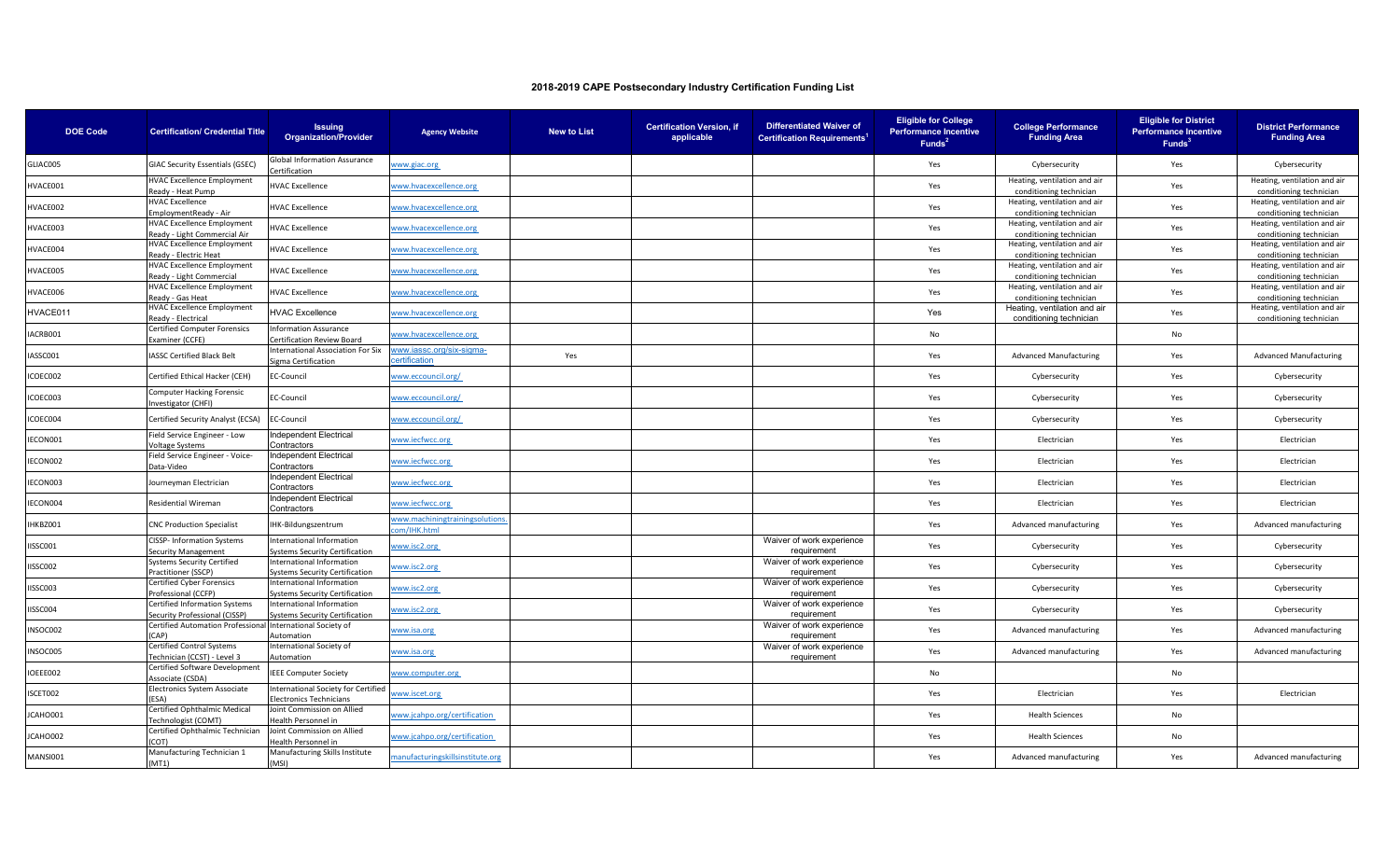| <b>DOE Code</b> | <b>Certification/ Credential Title</b>                             | <b>Issuing</b><br><b>Organization/Provider</b>                   | <b>Agency Website</b>                                         | <b>New to List</b> | <b>Certification Version, if</b><br>applicable | <b>Differentiated Waiver of</b><br><b>Certification Requirements<sup>1</sup></b> | <b>Eligible for College</b><br><b>Performance Incentive</b><br>Funds <sup>2</sup> | <b>College Performance</b><br><b>Funding Area</b>       | <b>Eligible for District</b><br><b>Performance Incentive</b><br>Funds <sup>3</sup> | <b>District Performance</b><br><b>Funding Area</b>      |
|-----------------|--------------------------------------------------------------------|------------------------------------------------------------------|---------------------------------------------------------------|--------------------|------------------------------------------------|----------------------------------------------------------------------------------|-----------------------------------------------------------------------------------|---------------------------------------------------------|------------------------------------------------------------------------------------|---------------------------------------------------------|
| MICRO052        | Microsoft Certified Trainer (MCT) Microsoft Corporation            |                                                                  | www.microsoft.com/learning/en/<br>s/default.aspx              |                    |                                                |                                                                                  | Yes                                                                               | Network support services                                | Yes                                                                                | Network support services                                |
| MICRO082        | Microsoft Certified Solutions<br>Associate (MCSA) - SQL Server     | Microsoft Corporation                                            | www.microsoft.com/learning/en/<br>s/default.aspx              |                    |                                                |                                                                                  | Yes                                                                               | Network support services                                | Yes                                                                                | Network support services                                |
| MICRO085        | Microsoft Certified Solutions<br>Associate (MCSA) - Windows        | Microsoft Corporation                                            | www.microsoft.com/learning/en/<br>is/default.aspx             |                    |                                                |                                                                                  | Yes                                                                               | Network support services                                | Yes                                                                                | Network support services                                |
| MICRO086        | Microsoft Certified Solutions<br>Associate (MCSA) - Windows        | Microsoft Corporation                                            | www.microsoft.com/learning/en/<br>s/default.aspx              |                    |                                                |                                                                                  | Yes                                                                               | Network support services                                | Yes                                                                                | Network support services                                |
| <b>MICRO106</b> | <b>Microsoft Certified Solutions</b><br>Associate (MCSA) - Windows | Microsoft Corporation                                            | www.microsoft.com/learning/en/<br>s/default.aspx              |                    |                                                |                                                                                  | Yes                                                                               | Network support services                                | Yes                                                                                | Network support services                                |
| MICRO107        | Microsoft Certified Solutions<br>Expert (MCSE) - Data              | Microsoft Corporation                                            | www.microsoft.com/learning/en/<br>s/default.aspx              |                    |                                                |                                                                                  | Yes                                                                               | Network support services                                | Yes                                                                                | Network support services                                |
| <b>MICRO108</b> | Microsoft Certified Solutions<br>Expert (MCSE) - Productivity      | Microsoft Corporation                                            | www.microsoft.com/learning/en/<br>s/default.aspx              |                    |                                                |                                                                                  | Yes                                                                               | Network support services                                | Yes                                                                                | Network support services                                |
| MICRO109        | Microsoft Certified Solutions<br>Expert (MCSE) - Cloud Platform    | Microsoft Corporation                                            | www.microsoft.com/learning/en/<br>is/default.aspx             |                    |                                                |                                                                                  | Yes                                                                               | Cloud virtualization                                    | Yes                                                                                | Cloud virtualization                                    |
| MICRO110        | Microsoft Certified Solutions<br>Expert (MCSE) - Mobility          | <b>Microsoft Corporation</b>                                     | www.microsoft.com/learning/en/<br>is/default.aspx             |                    |                                                |                                                                                  | Yes                                                                               | Network support services                                | Yes                                                                                | Network support services                                |
| <b>MICRO111</b> | Microsoft Certified Solutions<br>Developer (MCSD) - App Builder    | Microsoft Corporation                                            | www.microsoft.com/learning/en/<br>is/default.aspx             |                    |                                                |                                                                                  | Yes                                                                               | <b>Computer Programming</b>                             | Yes                                                                                | <b>Computer Programming</b>                             |
| MSSCN001        | <b>MSSC Certified Production</b><br>Technician (CPT)               | Manufacturing Skills Standards<br><b>Council (MSSC)</b>          | www.msscusa.org                                               |                    |                                                |                                                                                  | Yes                                                                               | Advanced manufacturing                                  | Yes                                                                                | Advanced manufacturing                                  |
| MSSCN002        | <b>MSSC Certified Logistics</b><br>Technician (CLT)                | Manufacturing Skills Standards<br>Council (MSSC)                 | www.msscusa.org                                               |                    |                                                |                                                                                  | Yes                                                                               | Advanced manufacturing                                  | Yes                                                                                | Advanced manufacturing                                  |
| NAHUC001        | Certified Health Unit Coordinator<br><b>CHUC</b>                   | National Association of Health<br>Jnit Coordinators, Inc.        | www.nahuc.org                                                 |                    |                                                |                                                                                  | No                                                                                |                                                         | No                                                                                 |                                                         |
| NASME001        | NASM Certified Personal Trainer<br>(CPT)                           | National Academy of Sports<br>Medicine                           | www.nasm.org                                                  |                    |                                                |                                                                                  | Yes                                                                               | <b>Health Sciences</b>                                  | No                                                                                 |                                                         |
| NATEX001        | Air Conditioning Service<br>Technician                             | North American Technician<br>Excellence                          | www.natex.org/site/353/Technic<br>ns/Certification-Basics/101 |                    |                                                |                                                                                  | Yes                                                                               | Heating, ventilation and air<br>conditioning technician | Yes                                                                                | Heating, ventilation and air<br>conditioning technician |
| NATEX002        | Air Conditioning Installation<br>Specialization                    | North American Technician<br>xcellence                           | www.natex.org/site/353/Technio<br>ns/Certification-Basics/101 |                    |                                                |                                                                                  | Yes                                                                               | Heating, ventilation and air<br>conditioning technician | Yes                                                                                | Heating, ventilation and air<br>conditioning technician |
| NATEX003        | Air to Air Heat Pump Installation<br>Technician                    | North American Technician<br>xcellence                           | www.natex.org/site/353/Techni<br>ns/Certification-Basics/101  |                    |                                                |                                                                                  | Yes                                                                               | Heating, ventilation and air<br>conditioning technician | Yes                                                                                | Heating, ventilation and air<br>conditioning technician |
| NATEX004        | Air to Air Heat Pump Service<br>Technician                         | North American Technician<br>xcellence                           | www.natex.org/site/353/Techni<br>ns/Certification-Basics/101  |                    |                                                |                                                                                  | Yes                                                                               | Heating, ventilation and air<br>conditioning technician | Yes                                                                                | Heating, ventilation and air<br>conditioning technician |
| NATHA002        | Certified EKG Technician (CET)                                     | National Healthcareer Association www.nhanow.com                 |                                                               |                    |                                                |                                                                                  | Yes                                                                               | <b>Health Sciences</b>                                  | Yes                                                                                | Health Sciences - EKG technician                        |
| NATHA006        | Certified Patient Care Technician<br>(CPCT)                        | National Healthcareer Association www.nhanow.com                 |                                                               |                    |                                                |                                                                                  | Yes                                                                               | <b>Health Sciences</b>                                  | No                                                                                 |                                                         |
| NATHA007        | Certified Phlebotomy Technician<br>(CPT)                           | National Healthcareer Association www.nhanow.com                 |                                                               |                    |                                                |                                                                                  | No                                                                                |                                                         | No                                                                                 |                                                         |
| NATHA008        | Certified Billing & Coding<br>Specialist (CBCS)                    | National Healthcareer Association www.nhanow.com                 |                                                               |                    |                                                |                                                                                  | Yes                                                                               | <b>Health Sciences</b>                                  | Yes                                                                                | Health Sciences - Medical<br>coder/biller               |
| NATHA009        | Certified Clinical Medical<br>Assistant (CCMA)                     | National Healthcareer Association www.nhanow.com                 |                                                               |                    |                                                |                                                                                  | Yes                                                                               | <b>Health Sciences</b>                                  | Yes                                                                                | Health Sciences - Medical<br>assisting                  |
| NATHA010        | Certified Pharmacy Technician<br>(CPhT)                            | National Healthcareer Association www.nhanow.com                 |                                                               |                    |                                                |                                                                                  | Yes                                                                               | Health Sciences - Pharmacy<br>technician                | Yes                                                                                | Health Sciences - Pharmacy<br>technician                |
| NATHA011        | Certified Electronic Health Record<br>Specialist (CEHRS)           | National Healthcareer Association www.nhanow.com                 |                                                               |                    |                                                |                                                                                  | No                                                                                |                                                         | No                                                                                 |                                                         |
| NBCOT001        | Orthopaedic Technologist<br>Certified (OTC)                        | National Board for Certification of<br>Orthopaedic Technologists | www.nbcot.net                                                 |                    |                                                |                                                                                  | Yes                                                                               | <b>Health Sciences</b>                                  | Yes                                                                                | Health Sciences - Orthopedic<br>technology              |
| NBFOT001        | Certified Occupational Therapy<br>Assistant                        | National Board for Certification in<br>Occupational Therapy      | www.nbcot.org                                                 |                    |                                                |                                                                                  | Yes                                                                               | <b>Health Sciences</b>                                  | No                                                                                 |                                                         |
| NBFRC001        | Certified Respiratory Therapist<br>CRT)                            | National Board for Respiratory                                   | www.nbrc.org                                                  |                    |                                                |                                                                                  | Yes                                                                               | <b>Health Sciences</b>                                  | No                                                                                 |                                                         |
| NBFRC002        | Registered Respiratory Therapist<br>(RRT)                          | National Board for Respiratory<br>Care                           | www.nbrc.org                                                  |                    |                                                |                                                                                  | Yes                                                                               | <b>Health Sciences</b>                                  | No                                                                                 |                                                         |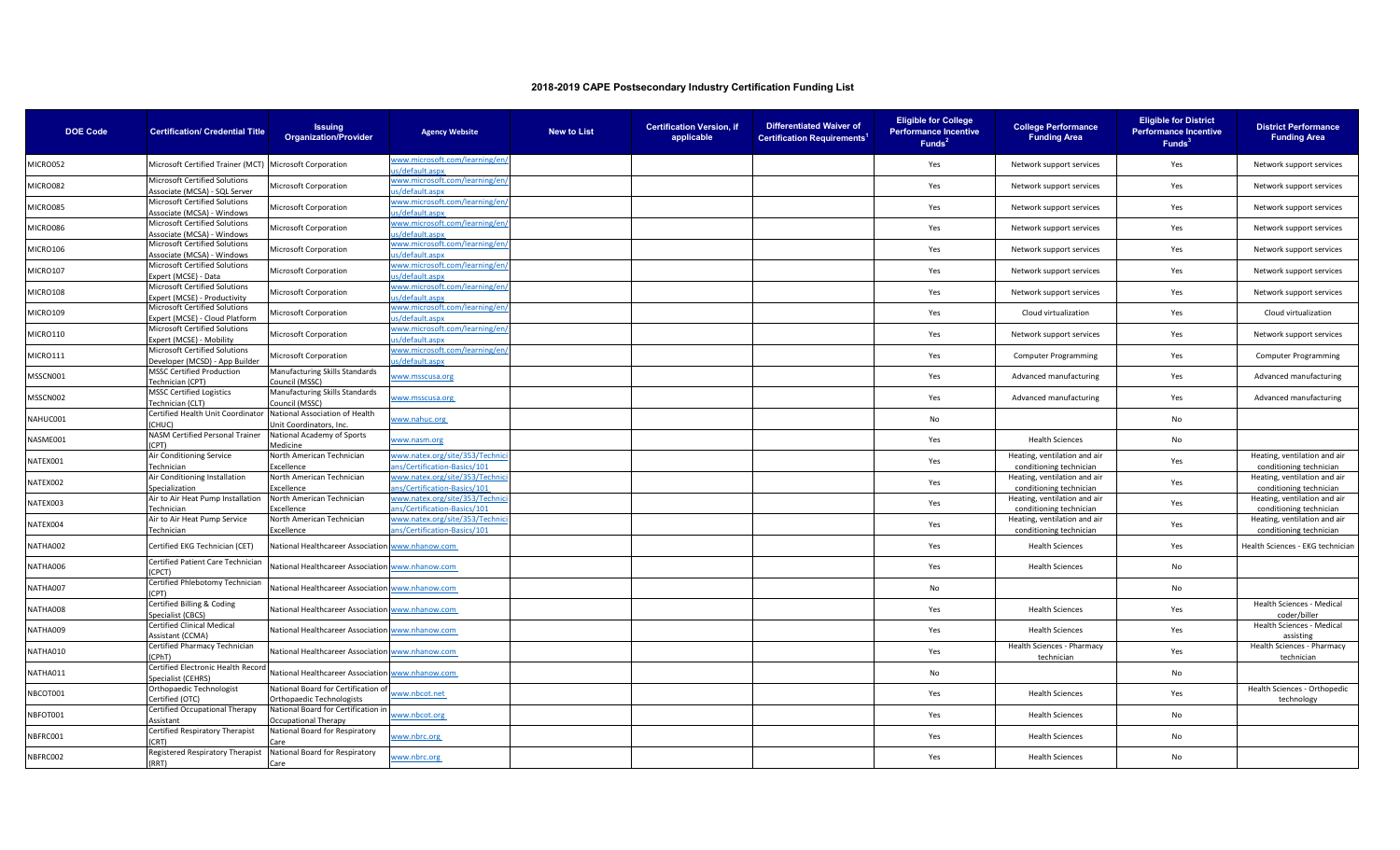| <b>DOE Code</b> | <b>Certification/ Credential Title</b>             | <b>Issuing</b><br><b>Organization/Provider</b>                              | <b>Agency Website</b>           | <b>New to List</b> | <b>Certification Version, if</b><br>applicable | <b>Differentiated Waiver of</b><br><b>Certification Requirements</b> | <b>Eligible for College</b><br><b>Performance Incentive</b><br>Funds <sup>2</sup> | <b>College Performance</b><br><b>Funding Area</b>       | <b>Eligible for District</b><br><b>Performance Incentive</b><br>Funds <sup>3</sup> | <b>District Performance</b><br><b>Funding Area</b>      |
|-----------------|----------------------------------------------------|-----------------------------------------------------------------------------|---------------------------------|--------------------|------------------------------------------------|----------------------------------------------------------------------|-----------------------------------------------------------------------------------|---------------------------------------------------------|------------------------------------------------------------------------------------|---------------------------------------------------------|
|                 | Aircraft Electronics Technician                    | National Center for Aerospace                                               |                                 |                    |                                                |                                                                      | Yes                                                                               | Federal Aviation Administration                         |                                                                                    | Federal Aviation Administration                         |
| NCATT001        | (AET)                                              | and Transportation Technologies                                             | www.ncatt.org                   |                    |                                                |                                                                      |                                                                                   | airframe mechanics                                      | Yes                                                                                | airframe mechanics                                      |
| NCCER204        | NCCER Carpentry - Level 4                          | National Center for Construction                                            | www.nccer.org                   |                    |                                                |                                                                      | No                                                                                |                                                         | No                                                                                 |                                                         |
|                 | (Postsecondary)<br>NCCER Electrical - Level 4      | ducation & Research (NCCER)<br>National Center for Construction             |                                 |                    |                                                |                                                                      |                                                                                   |                                                         |                                                                                    |                                                         |
| NCCER211        | Postsecondary)                                     | ducation & Research (NCCER)                                                 | www.nccer.org                   |                    |                                                |                                                                      | Yes                                                                               | Electrician                                             | Yes                                                                                | Electrician                                             |
|                 | <b>NCCER Electronic Systems</b>                    | National Center for Construction                                            |                                 |                    |                                                |                                                                      |                                                                                   |                                                         |                                                                                    |                                                         |
| NCCER215        | Technician - Level 4                               | Education & Research (NCCER)                                                | www.nccer.org                   |                    |                                                |                                                                      | No                                                                                |                                                         | No                                                                                 |                                                         |
| NCCER218        | <b>NCCER Heavy Equipment</b>                       | National Center for Construction                                            | www.nccer.org                   |                    |                                                |                                                                      | No                                                                                |                                                         | No                                                                                 |                                                         |
|                 | Operations - Level 3                               | <b>Education &amp; Research (NCCER)</b>                                     |                                 |                    |                                                |                                                                      |                                                                                   |                                                         |                                                                                    |                                                         |
| NCCER222        | NCCER HVAC - Level 4<br>(Postsecondary)            | National Center for Construction<br>ducation & Research (NCCER)             | www.nccer.org                   |                    |                                                |                                                                      | Yes                                                                               | Heating, ventilation and air<br>conditioning technician | Yes                                                                                | Heating, ventilation and air<br>conditioning technician |
|                 | NCCER Insulating - Level 3                         | National Center for Construction                                            |                                 |                    |                                                |                                                                      |                                                                                   |                                                         |                                                                                    |                                                         |
| NCCER231        | (Postsecondary)                                    | <b>Education &amp; Research (NCCER)</b>                                     | www.nccer.org                   |                    |                                                |                                                                      | No                                                                                |                                                         | No                                                                                 |                                                         |
| NCCER234        | NCCER Ironworking - Level 3                        | National Center for Construction                                            | www.nccer.org                   |                    |                                                |                                                                      | No                                                                                |                                                         | No                                                                                 |                                                         |
|                 | Postsecondary)                                     | ducation & Research (NCCER)                                                 |                                 |                    |                                                |                                                                      |                                                                                   |                                                         |                                                                                    |                                                         |
| NCCER237        | NCCER Masonry - Level 3                            | National Center for Construction                                            | ww.nccer.org                    |                    |                                                |                                                                      | No                                                                                |                                                         | No                                                                                 |                                                         |
|                 | (Postsecondary)<br>NCCER Millwright - Level 5      | Education & Research (NCCER)<br>National Center for Construction            |                                 |                    |                                                |                                                                      |                                                                                   |                                                         |                                                                                    |                                                         |
| NCCER242        | Postsecondary)                                     | <b>Education &amp; Research (NCCER)</b>                                     | www.nccer.org                   |                    |                                                |                                                                      | No                                                                                |                                                         | No                                                                                 |                                                         |
| NCCER249        | NCCER Pipefitting - Level 4                        | National Center for Construction                                            |                                 |                    |                                                |                                                                      | No                                                                                |                                                         |                                                                                    | Plumbing                                                |
|                 | (Postsecondary)                                    | ducation & Research (NCCER)                                                 | www.nccer.org                   |                    |                                                |                                                                      |                                                                                   |                                                         | Yes                                                                                |                                                         |
| NCCER253        | NCCER Plumbing - Level 4                           | National Center for Construction                                            | www.nccer.org                   |                    |                                                |                                                                      | No                                                                                |                                                         | Yes                                                                                | Plumbing                                                |
|                 | Postsecondary)<br>NCCER Sheet Metal - Level 4      | <b>Education &amp; Research (NCCER)</b><br>National Center for Construction |                                 |                    |                                                |                                                                      |                                                                                   |                                                         |                                                                                    |                                                         |
| NCCER258        | Postsecondary)                                     | ducation & Research (NCCER)                                                 | www.nccer.org                   |                    |                                                |                                                                      | No                                                                                |                                                         | No                                                                                 |                                                         |
|                 | NCCER Sprinkler Fitting Level 4                    | National Center for Construction                                            |                                 |                    |                                                |                                                                      |                                                                                   |                                                         |                                                                                    |                                                         |
| NCCER262        | (Postsecondary)                                    | <b>Education &amp; Research (NCCER)</b>                                     | www.nccer.org                   |                    |                                                |                                                                      | No                                                                                |                                                         | No                                                                                 |                                                         |
| NCCER265        | NCCER Welding - Level 3                            | National Center for Construction                                            | www.nccer.org                   |                    |                                                |                                                                      | Yes                                                                               | Welding                                                 | Yes                                                                                | Welding                                                 |
|                 | (Postsecondary)                                    | ducation & Research (NCCER)                                                 |                                 |                    |                                                |                                                                      |                                                                                   |                                                         |                                                                                    |                                                         |
| NCCER266        | NCCER Industrial Maintenance<br>Mechanic - Level 4 | National Center for Construction<br>ducation & Research (NCCER)             | www.nccer.org                   |                    |                                                |                                                                      | No                                                                                |                                                         | No                                                                                 |                                                         |
|                 | NCCER Industrial Maintenance,                      | National Center for Construction                                            |                                 |                    |                                                |                                                                      |                                                                                   |                                                         |                                                                                    |                                                         |
| NCCER267        | Electrical & Instrumentation                       | ducation & Research (NCCER)                                                 | www.nccer.org                   |                    |                                                |                                                                      | Yes                                                                               | Advanced manufacturing                                  | Yes                                                                                | Advanced manufacturing                                  |
| NCDLT001        | Certified Dental Technician                        | National Board for Certification in                                         | www.nbccert.org/                |                    |                                                |                                                                      | No                                                                                |                                                         | No                                                                                 |                                                         |
|                 |                                                    | Dental Laboratory Technology                                                |                                 |                    |                                                |                                                                      |                                                                                   |                                                         |                                                                                    |                                                         |
| NCFCT001        | Certified ECG Technician                           | National Center for Competency<br>Testing                                   | www.ncctinc.com                 |                    |                                                |                                                                      | No                                                                                |                                                         | No                                                                                 |                                                         |
|                 |                                                    | National Center for Competency                                              |                                 |                    |                                                |                                                                      |                                                                                   |                                                         |                                                                                    |                                                         |
| NCFCT003        | Certified Phlebotomy Technician                    | <b>Testing</b>                                                              | www.ncctinc.com                 |                    |                                                |                                                                      | No                                                                                |                                                         | No                                                                                 |                                                         |
| NCFCT004        | Tech in Surgery - Certified (NCCT)                 | lational Center for Competency                                              | www.ncctinc.com                 |                    |                                                |                                                                      | No                                                                                |                                                         | Yes                                                                                | Health Sciences - Surgical                              |
|                 |                                                    | esting                                                                      |                                 |                    |                                                |                                                                      |                                                                                   |                                                         |                                                                                    | technology                                              |
| NCFCT005        | <b>Medical Assistant</b>                           | National Center for Competency                                              | www.ncctinc.com                 |                    |                                                |                                                                      | No                                                                                |                                                         | Yes                                                                                | Health Sciences - Medical                               |
|                 | Certified Board for Sterile                        | esting<br>National Commission for                                           | www.sterileprocessing.org/techn |                    |                                                |                                                                      |                                                                                   |                                                         |                                                                                    | assisting                                               |
| NCMCA001        | Processing and Distribution                        | Certifying Agencies                                                         | ian.htm                         |                    |                                                |                                                                      | No                                                                                |                                                         | No                                                                                 |                                                         |
| NCSAF001        | Certified Strength Coach                           | National Council on Strength and                                            |                                 |                    |                                                |                                                                      | Yes                                                                               | <b>Health Sciences</b>                                  | No                                                                                 |                                                         |
|                 |                                                    | itness (NCSF)                                                               | www.ncsf.org                    |                    |                                                |                                                                      |                                                                                   |                                                         |                                                                                    |                                                         |
| NCSAF002        | Certified Personal Trainer                         | National Council on Strength and                                            | www.ncsf.org                    |                    |                                                |                                                                      | Yes                                                                               | <b>Health Sciences</b>                                  | No                                                                                 |                                                         |
|                 |                                                    | itness (NCSF)<br>National Council on Strength and                           |                                 |                    |                                                |                                                                      |                                                                                   |                                                         |                                                                                    |                                                         |
| NCSAF003        | <b>Sport Nutrition Specialist</b>                  | itness (NCSF)                                                               | www.ncsf.org                    |                    |                                                |                                                                      | Yes                                                                               | <b>Health Sciences</b>                                  | No                                                                                 |                                                         |
|                 | National Licensed Registered                       | National Council of State Boards                                            |                                 |                    |                                                |                                                                      |                                                                                   |                                                         |                                                                                    |                                                         |
| NCSBN001        | Nurse (NCLEX-RN)                                   | of Nursing                                                                  | www.ncsbn.org/                  |                    |                                                |                                                                      | Yes                                                                               | <b>Health Sciences</b>                                  | No                                                                                 |                                                         |
| NCSBN002        | National Licensed Practical Nurse                  | National Council of State Boards                                            | www.ncsbn.org/                  |                    |                                                |                                                                      | Yes                                                                               | <b>Health Sciences</b>                                  | Yes                                                                                | Health Sciences - Practical                             |
|                 | (NCLEX-PN)<br>ASE - Advanced Engine                | of Nursing<br>National Institute for Automotive                             |                                 |                    |                                                | Waiver of work experience                                            |                                                                                   |                                                         |                                                                                    | nursing                                                 |
| NIASE001        | Performance Specialist (L1)                        | Service Excellence                                                          | www.ase.com                     |                    |                                                | requirement                                                          | Yes                                                                               | Automotive service technology                           | Yes                                                                                | Automotive service technology                           |
|                 |                                                    |                                                                             |                                 |                    |                                                |                                                                      |                                                                                   |                                                         |                                                                                    |                                                         |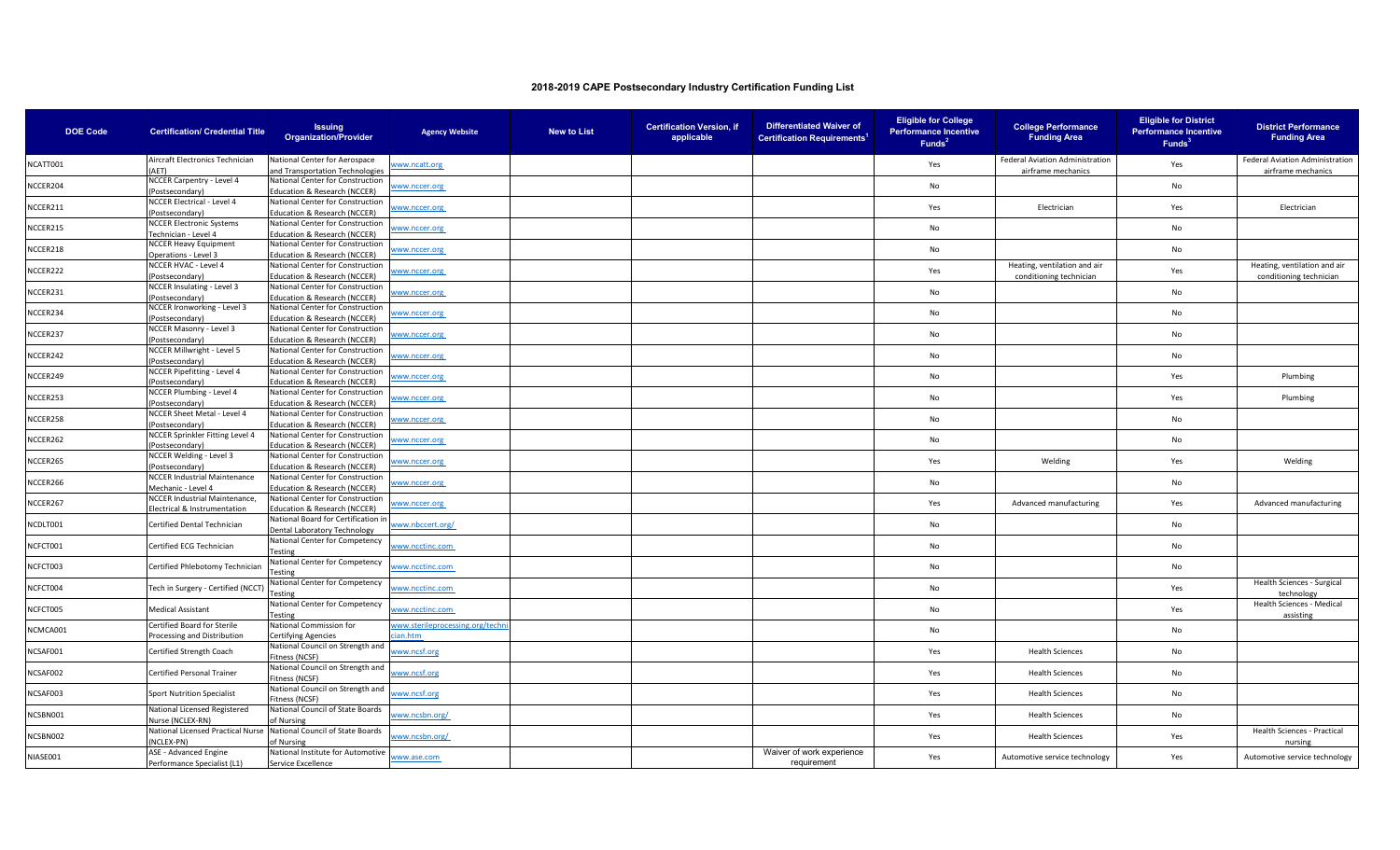| <b>DOE Code</b> | <b>Certification/ Credential Title</b>                        | <b>Issuing</b><br><b>Organization/Provider</b>          | <b>Agency Website</b> | <b>New to List</b> | <b>Certification Version, if</b><br>applicable | <b>Differentiated Waiver of</b><br><b>Certification Requirements</b> | <b>Eligible for College</b><br><b>Performance Incentive</b><br>Funds <sup>2</sup> | <b>College Performance</b><br><b>Funding Area</b> | <b>Eligible for District</b><br><b>Performance Incentive</b><br>Funds <sup>3</sup> | <b>District Performance</b><br><b>Funding Area</b> |
|-----------------|---------------------------------------------------------------|---------------------------------------------------------|-----------------------|--------------------|------------------------------------------------|----------------------------------------------------------------------|-----------------------------------------------------------------------------------|---------------------------------------------------|------------------------------------------------------------------------------------|----------------------------------------------------|
| NIASE005        | ASE - Automatic<br>Transmission/Transaxle (A2)                | National Institute for Automotive<br>Service Excellence | ww.ase.com            |                    |                                                | Waiver of work experience<br>requirement                             | Yes                                                                               | Automotive service technology                     | Yes                                                                                | Automotive service technology                      |
| NIASE007        | ASE - Brakes (A5)                                             | National Institute for Automotive<br>Service Excellence | vww.ase.com           |                    |                                                | Waiver of work experience<br>requirement                             | Yes                                                                               | Automotive service technology                     | Yes                                                                                | Automotive service technology                      |
| NIASE008        | ASE - Electrical/Electronic<br>Systems (A6)                   | National Institute for Automotive<br>Service Excellence | vww.ase.com           |                    |                                                | Waiver of work experience<br>requirement                             | Yes                                                                               | Automotive service technology                     | Yes                                                                                | Automotive service technology                      |
| NIASE009        | ASE - Engine Performance (A8)                                 | National Institute for Automotive<br>Service Excellence | vww.ase.com           |                    |                                                | Waiver of work experience<br>requirement                             | Yes                                                                               | Automotive service technology                     | Yes                                                                                | Automotive service technology                      |
| VIASE010        | ASE - Engine Repair (A1)                                      | National Institute for Automotive<br>Service Excellence | www.ase.com           |                    |                                                | Waiver of work experience<br>requirement                             | Yes                                                                               | Automotive service technology                     | Yes                                                                                | Automotive service technology                      |
| NIASE011        | ASE - Heating and Air<br>Conditioning (A7)                    | National Institute for Automotive<br>Service Excellence | ww.ase.com            |                    |                                                | Waiver of work experience<br>requirement                             | Yes                                                                               | Automotive service technology                     | Yes                                                                                | Automotive service technology                      |
| NIASE012        | ASE - Manual Drive Train and<br>Axles (A3)                    | National Institute for Automotive<br>Service Excellence | vww.ase.com           |                    |                                                | Waiver of work experience<br>requirement                             | Yes                                                                               | Automotive service technology                     | Yes                                                                                | Automotive service technology                      |
| NIASE014        | ASE - Suspension and Steering                                 | National Institute for Automotive<br>ervice Excellence  | vww.ase.com           |                    |                                                | Waiver of work experience<br>requirement                             | Yes                                                                               | Automotive service technology                     | Yes                                                                                | Automotive service technology                      |
| NIASE016        | ASE - Brakes (T4)                                             | National Institute for Automotiv<br>Service Excellence  | vww.ase.com           |                    |                                                | Waiver of work experience<br>requirement                             | No                                                                                |                                                   | Yes                                                                                | Medium/heavy duty truck<br>technician              |
| NIASE017        | ASE - Mechanical and Electrical<br>Components (B5)            | National Institute for Automotive<br>Service Excellence | vww.ase.com           |                    |                                                | Waiver of work experience<br>requirement                             | Yes                                                                               | Auto collision repair and<br>refinishing          | Yes                                                                                | Auto collision repair and<br>refinishing           |
| NIASE018        | ASE - Non-structural Analysis and<br>Damage Repair (B3)       | National Institute for Automotive<br>Service Excellence | <u>vww.ase.com</u>    |                    |                                                | Waiver of work experience<br>requirement                             | Yes                                                                               | Auto collision repair and<br>refinishing          | Yes                                                                                | Auto collision repair and<br>refinishing           |
| NIASE019        | ASE - Damage Analysis and<br>Estimating (B6)                  | National Institute for Automotive<br>Service Excellence | vww.ase.com           |                    |                                                | Waiver of work experience<br>requirement                             | No                                                                                |                                                   | No                                                                                 |                                                    |
| NIASE020        | ASE - Diesel Engines (T2)                                     | National Institute for Automotive<br>Service Excellence | vww.ase.com           |                    |                                                | Waiver of work experience<br>requirement                             | No                                                                                |                                                   | Yes                                                                                | Medium/heavy duty truck<br>techniciar              |
| NIASE021        | ASE - Drive Train (T3)                                        | National Institute for Automotive<br>Service Excellence | vww.ase.com           |                    |                                                | Waiver of work experience<br>requirement                             | No                                                                                |                                                   | Yes                                                                                | Medium/heavy duty truck<br>techniciar              |
| NIASE023        | ASE - Electrical/Electronic<br>Systems (T6)                   | National Institute for Automotive<br>Service Excellence | vww.ase.com           |                    |                                                | Waiver of work experience<br>requirement                             | No                                                                                |                                                   | Yes                                                                                | Medium/heavy duty truck<br>technician              |
| NIASE025        | ASE - Gasoline Engines (T1)                                   | National Institute for Automotive<br>Service Excellence | vww.ase.com           |                    |                                                | Waiver of work experience<br>requirement                             | No                                                                                |                                                   | Yes                                                                                | Medium/heavy duty truck<br>technician              |
| NIASE026        | ASE - Heating, Ventilation, and<br><b>\/C (HVAC) (T7)</b>     | National Institute for Automotive<br>Service Excellence | vww.ase.com           |                    |                                                | Waiver of work experience<br>requirement                             | No                                                                                |                                                   | Yes                                                                                | Medium/heavy duty truck<br>technician              |
| NIASE029        | ASE - Painting and Refinishing                                | National Institute for Automotive<br>ervice Excellence  | vww.ase.com           |                    |                                                | Waiver of work experience<br>requirement                             | Yes                                                                               | Auto collision repair and<br>refinishing          | Yes                                                                                | Auto collision repair and<br>refinishing           |
| NIASE031        | ASE - Preventive Maintenance<br>Inspection (PMI) (T8)         | National Institute for Automotiv<br>Service Excellence  | vww.ase.com           |                    |                                                | Waiver of work experience<br>requirement                             | No                                                                                |                                                   | Yes                                                                                | Medium/heavy duty truck<br>technician              |
| NIASE032        | ASE - Structural Analysis and<br>Damage Repair (B4)           | National Institute for Automotive<br>Service Excellence | vww.ase.com           |                    |                                                | Waiver of work experience<br>requirement                             | Yes                                                                               | Auto collision repair and<br>refinishing          | Yes                                                                                | Auto collision repair and<br>refinishing           |
| NIASE033        | ASE - Suspension and Steering                                 | National Institute for Automotiv<br>Service Excellence  | vww.ase.com           |                    |                                                | Waiver of work experience<br>requirement                             | No                                                                                |                                                   | Yes                                                                                | Medium/heavy duty truck<br>technician              |
| NIASE053        | ASE - Compressed Natural Gas<br>CNG) Engines (H1)             | National Institute for Automotive<br>Service Excellence | ww.ase.com            |                    |                                                | Waiver of work experience<br>requirement                             | No                                                                                |                                                   | Yes                                                                                | Medium/heavy duty truck<br>technician              |
| VIASE054        | ASE - Diesel Engines (H2)                                     | National Institute for Automotiv<br>Service Excellence  | vww.ase.com           |                    |                                                | Waiver of work experience<br>requirement                             | No                                                                                |                                                   | Yes                                                                                | Medium/heavy duty truck<br>technician              |
| NIASE055        | ASE - Drive Train (H3)                                        | National Institute for Automotive<br>Service Excellence | ww.ase.com            |                    |                                                | Waiver of work experience<br>requirement                             | No                                                                                |                                                   | Yes                                                                                | Medium/heavy duty truck<br>techniciar              |
| NIASE056        | ASE - Brakes (H4)                                             | National Institute for Automotive<br>Service Excellence | www.ase.com           |                    |                                                | Waiver of work experience<br>requirement                             | No                                                                                |                                                   | Yes                                                                                | Medium/heavy duty truck<br>technician              |
| NIASE057        | ASE - Suspension and Steering                                 | National Institute for Automotive<br>Service Excellence | vww.ase.com           |                    |                                                | Waiver of work experience<br>requirement                             | No                                                                                |                                                   | Yes                                                                                | Medium/heavy duty truck<br>technician              |
| NIASE058        | ASE - Electrical/Electronic<br>Systems (H6)                   | National Institute for Automotive<br>Service Excellence | vww.ase.com           |                    |                                                | Waiver of work experience<br>requirement                             | No                                                                                |                                                   | Yes                                                                                | Medium/heavy duty truck<br>techniciar              |
| NIASE059        | ASE - Heating Ventilation and Air<br>Conditioning (HVAC) (H7) | National Institute for Automotive<br>Service Excellence | vww.ase.com           |                    |                                                | Waiver of work experience<br>requirement                             | No                                                                                |                                                   | Yes                                                                                | Medium/heavy duty truck<br>technician              |
| NIASE060        | ASE - Preventive Maintenance<br>and Inspection (PMI) (H8)     | National Institute for Automotive<br>Service Excellence | vww.ase.com           |                    |                                                | Waiver of work experience<br>requirement                             | <b>No</b>                                                                         |                                                   | Yes                                                                                | Medium/heavy duty truck<br>technician              |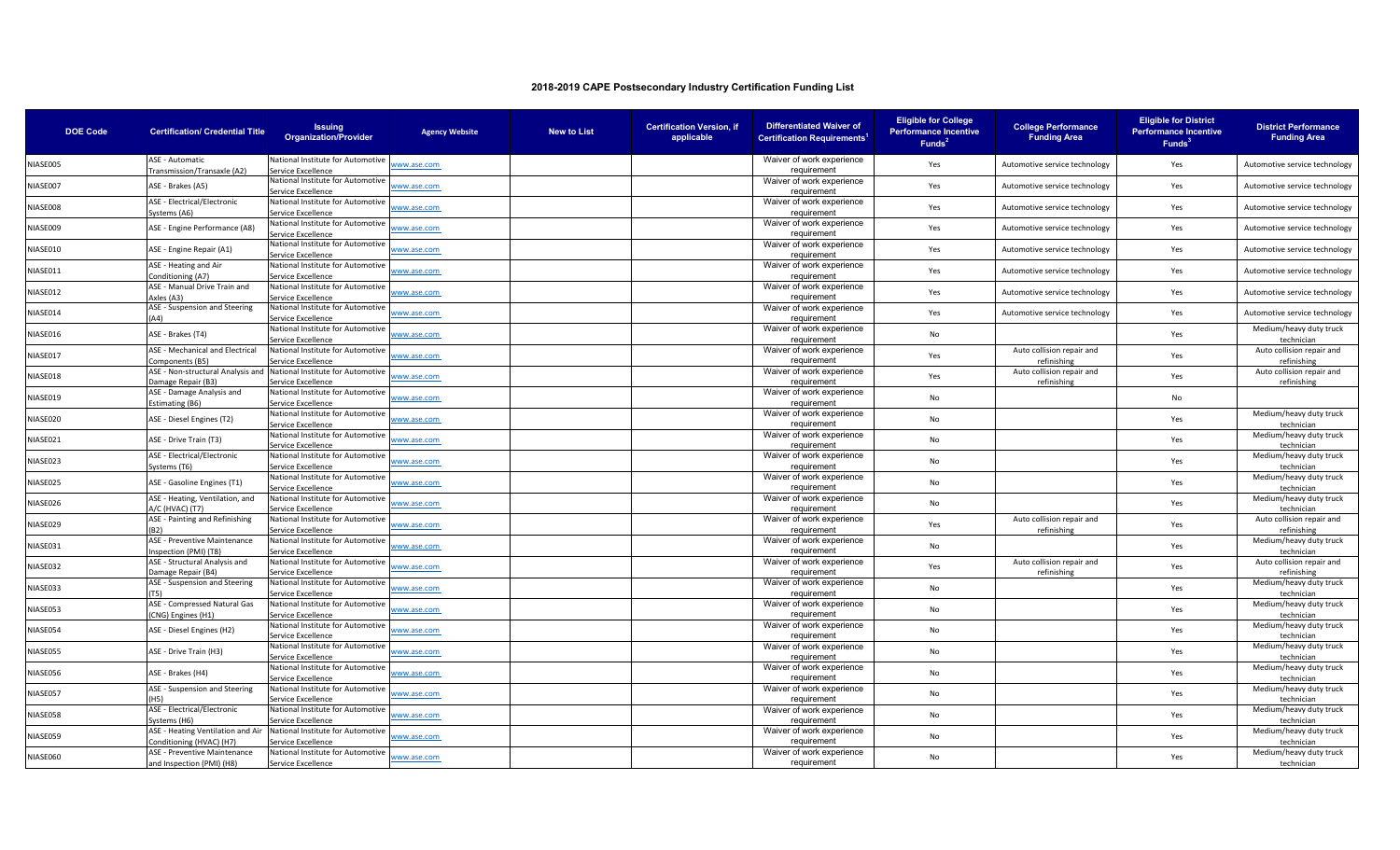| <b>DOE Code</b> | <b>Certification/ Credential Title</b>                      | <b>Issuing</b><br><b>Organization/Provider</b>                 | <b>Agency Website</b> | <b>New to List</b> | <b>Certification Version, if</b><br>applicable | <b>Differentiated Waiver of</b><br><b>Certification Requirements</b> | <b>Eligible for College</b><br><b>Performance Incentive</b><br>Funds <sup>2</sup> | <b>College Performance</b><br><b>Funding Area</b> | <b>Eligible for District</b><br><b>Performance Incentive</b><br>Funds <sup>3</sup> | <b>District Performance</b><br><b>Funding Area</b>    |
|-----------------|-------------------------------------------------------------|----------------------------------------------------------------|-----------------------|--------------------|------------------------------------------------|----------------------------------------------------------------------|-----------------------------------------------------------------------------------|---------------------------------------------------|------------------------------------------------------------------------------------|-------------------------------------------------------|
| NIASE061        | ASE - Alternate Fuels (F1)                                  | National Institute for Automotive<br>Service Excellence        | www.ase.com           |                    |                                                | Waiver of work experience<br>requirement                             | Yes                                                                               | Automotive service technology                     | Yes                                                                                | Automotive service technology                         |
| NIASE071        | ASE - Light Vehicle Diesel Engines<br>۵۹۱                   | National Institute for Automotive<br>Service Excellence        | www.ase.com           |                    |                                                | Waiver of work experience<br>requirement                             | Yes                                                                               | Automotive service technology                     | Yes                                                                                | Automotive service technology                         |
| NIFMS003        | NIMS Machining Level II - EDM -<br>Plunge                   | National Institute for<br>Metalworking Skills (NIMS)           | www.nims-skills.org   |                    |                                                |                                                                      | Yes                                                                               | Advanced manufacturing                            | Yes                                                                                | Advanced manufacturing                                |
| NIFMS004        | NIMS Machining Level II - EDM -<br>Wire                     | National Institute for<br>Metalworking Skills (NIMS)           | vww.nims-skills.org   |                    |                                                |                                                                      | Yes                                                                               | Advanced manufacturing                            | Yes                                                                                | Advanced manufacturing                                |
| NIFMS007        | NIMS Machining Level II - Manual<br>Milling Skills I        | National Institute for<br><b>Aetalworking Skills (NIMS)</b>    | www.nims-skills.org   |                    |                                                |                                                                      | Yes                                                                               | Advanced manufacturing                            | Yes                                                                                | Advanced manufacturing                                |
| NIFMS012        | NIMS Machining Level II -<br>Grinding Skills II             | National Institute for<br>Metalworking Skills (NIMS)           | www.nims-skills.org   |                    |                                                |                                                                      | Yes                                                                               | Advanced manufacturing                            | Yes                                                                                | Advanced manufacturing                                |
| NIFMS018        | NIMS Machining Level II - Drill<br>Press Skills II          | National Institute for<br>Metalworking Skills (NIMS)           | vww.nims-skills.org   |                    |                                                |                                                                      | Yes                                                                               | Advanced manufacturing                            | Yes                                                                                | Advanced manufacturing                                |
| NIFMS019        | NIMS Machining Level II - CNC<br>Milling Skills II          | National Institute for<br>Metalworking Skills (NIMS)           | www.nims-skills.org   |                    |                                                |                                                                      | Yes                                                                               | Advanced manufacturing                            | Yes                                                                                | Advanced manufacturing                                |
| NIFMS020        | NIMS Machining Level II - CNC<br><b>Turning Skills II</b>   | National Institute for<br>Metalworking Skills (NIMS)           | www.nims-skills.org   |                    |                                                |                                                                      | Yes                                                                               | Advanced manufacturing                            | Yes                                                                                | Advanced manufacturing                                |
| NIFMS021        | NIMS Industrial Technology<br>Maintenance Level 1 Bundle (9 | National Institute for<br>Metalworking Skills                  | www.nims-skills.org   |                    |                                                |                                                                      | Yes                                                                               | <b>Advanced Manufacturing</b>                     | Yes                                                                                | <b>Advanced Manufacturing</b>                         |
| NJATC001        | NJATC Electrical - Level 5                                  | National Joint Apprenticeship and<br>raining Committee         | www.njatc.org         |                    |                                                |                                                                      | Yes                                                                               | Electrician                                       | Yes                                                                                | Electrician                                           |
| NMTCB001        | Certified Nuclear Medicine<br>Technologist                  | Nuclear Medicine Technology<br>Certification Board             | www.nmtcb.org/        |                    |                                                |                                                                      | Yes                                                                               | <b>Health Sciences</b>                            | No                                                                                 |                                                       |
| NMTCB002        | Computed Tomography (CT)                                    | Nuclear Medicine Technology<br>ertification Board              | ww.nmtcb.org/         |                    |                                                |                                                                      | Yes                                                                               | <b>Health Sciences</b>                            | No                                                                                 |                                                       |
| NNCCO001        | Certified Clinical Hemodialysis<br>Technician               | Nephrology Nursing Certification<br>ommission                  | www.nncc-exam.org/    |                    |                                                |                                                                      | Yes                                                                               | <b>Health Sciences</b>                            | Yes                                                                                | Health Sciences - Clinical<br>hemodialysis technician |
| NREMT001        | <b>Emergency Medical Technician</b><br>(EMT)                | National Registry of Emergency<br><b>Medical Technicians</b>   | ww.nremt.org          |                    |                                                |                                                                      | Yes                                                                               | <b>Health Sciences</b>                            | Yes                                                                                | Health Sciences - Emergency<br>medical technician and |
| NSTSA001        | Certified Surgical Technologist<br>(CST)                    | National Board of Surgical<br><b>Technologist and Surgical</b> | bstsa.org/            |                    |                                                |                                                                      | Yes                                                                               | <b>Health Sciences</b>                            | Yes                                                                                | Health Sciences - Surgical<br>technology              |
| NSTSA002        | Certified Surgical First Assistant<br>(CSFA)                | National Board of Surgical<br>Fechnologist and Surgical        | www.nbstsa.org        |                    |                                                |                                                                      | Yes                                                                               | <b>Health Sciences</b>                            | No                                                                                 |                                                       |
| ORACL001        | Oracle Certified Associate (OCA):<br>Database               | Oracle Corporation                                             | www.oracle.com        |                    |                                                |                                                                      | Yes                                                                               | Network support services                          | Yes                                                                                | Network support services                              |
| ORACL002        | Oracle Certified Professional<br>(OCP): Database            | Oracle Corporation                                             | www.oracle.com        |                    |                                                |                                                                      | Yes                                                                               | Network support services                          | Yes                                                                                | Network support services                              |
| ORACL003        | Oracle Certified Master (OCM):<br>Database                  | <b>Oracle Corporation</b>                                      | www.oracle.com        |                    |                                                |                                                                      | Yes                                                                               | Network support services                          | Yes                                                                                | Network support services                              |
| ORACL004        | Oracle Certified Associate (OCA):<br>Java Programmer        | Oracle Corporation                                             | www.oracle.com        |                    |                                                |                                                                      | Yes                                                                               | Computer programming                              | Yes                                                                                | Computer programming                                  |
| ORACL005        | Oracle Certified Professional<br>(OCP): Java Programmer     | Oracle Corporation                                             | www.oracle.com        |                    |                                                |                                                                      | Yes                                                                               | Computer programming                              | Yes                                                                                | Computer programming                                  |
| ORACL006        | Oracle Certified Master (OCM):<br>lava Developer            | Oracle Corporation                                             | www.oracle.com        |                    |                                                |                                                                      | Yes                                                                               | Computer programming                              | Yes                                                                                | Computer programming                                  |
| ORACL007        | Oracle Certified Expert (OCE):<br>Database SQL              | <b>Oracle Corporation</b>                                      | www.oracle.com        |                    |                                                |                                                                      | No                                                                                |                                                   | No                                                                                 |                                                       |
| PRMIN001        | Project Management Professiona<br>PMP)                      | Project Management Institute                                   | vww.pmi.org           |                    |                                                | Waiver of work experience<br>requirement                             | No                                                                                |                                                   | No                                                                                 |                                                       |
| PROSO003        | Certified Internet Web (CIW) E-<br>Commerce Specialist      | Certification Partners                                         | www.ciwcertified.com  |                    |                                                |                                                                      | Yes                                                                               | Network support services                          | Yes                                                                                | Network support services                              |
| PROSO006        | Certified Internet Web (CIW)<br>Database Design Specialist  | Certification Partners                                         | www.ciwcertified.com  |                    |                                                |                                                                      | Yes                                                                               | Network support services                          | Yes                                                                                | Network support services                              |
| PROSO010        | Certified Internet Web (CIW) Web<br>ecurity Professional    | Certification Partners                                         | www.ciwcertified.com  |                    |                                                |                                                                      | Yes                                                                               | Cybersecurity                                     | Yes                                                                                | Cybersecurity                                         |
| PROSO017        | Certified Internet Web (CIW)<br>JavaScript Specialist       | <b>Certification Partners</b>                                  | www.ciwcertified.com  |                    |                                                |                                                                      | Yes                                                                               | Computer programming                              | Yes                                                                                | Computer programming                                  |